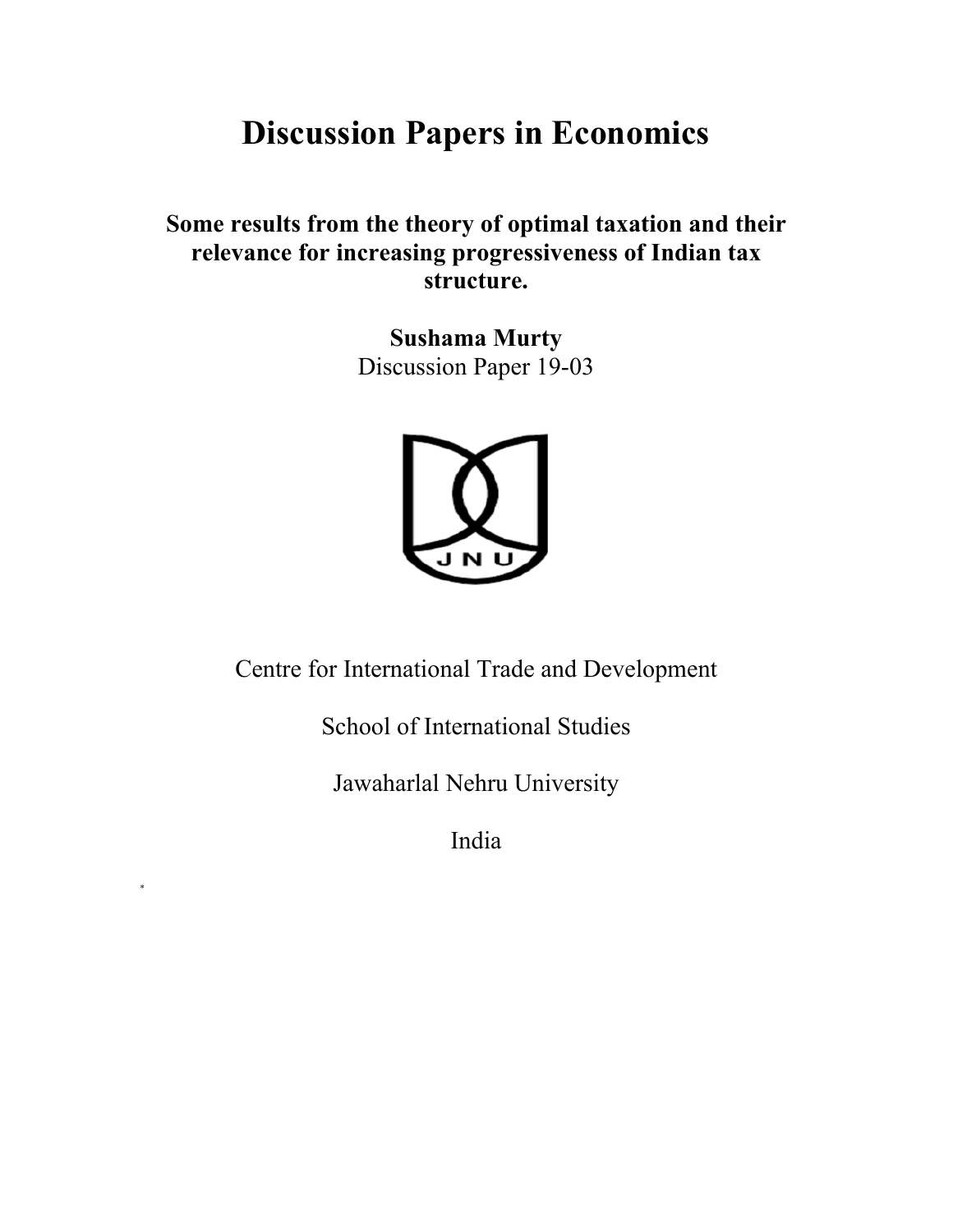# <span id="page-1-0"></span>Some results from the theory of optimal taxation and their relevance for increasing progressiveness of Indian tax structure

May 25, 2019

#### Abstract

Results in the theoretical literature on optimal taxation are reviewed to study their relevance for the design of income and commodity tax reforms in India. Given the recent steep increase in inequality, there is a need to increase significantly the overall progressiveness of the Indian tax structure. In the absence of a comprehensive income tax base in India, where much of income escapes taxation, this can be done by greater reliance on commodity taxation. GST slabs and GST rates have to be fixed in accordance with the "many person Ramsey rule" for commodity taxation that is based on both equity and efficiency considerations. Currently, there is not much variation in the marginal income tax rates faced by people at the high end of the income distribution, even though there is a lot of variation in their incomes. This implies that the existing income tax design gives nearly the same social welfare weights to both billionaires and salaried people with incomes close to Rs. 10, 00, 000. Thus, to combat the growing inequality in India, the progressiveness of income taxation at the tail of the income distribution also needs to be significantly increased, as this will be equivalent to making social preferences more inequality-averse.

#### JEL Classification Codes: H21, H30

Key words: commodity taxes, income taxes, many person Ramsey rule, equity-efficiency trade-offs, marginal tax rates, progressiveness of tax structure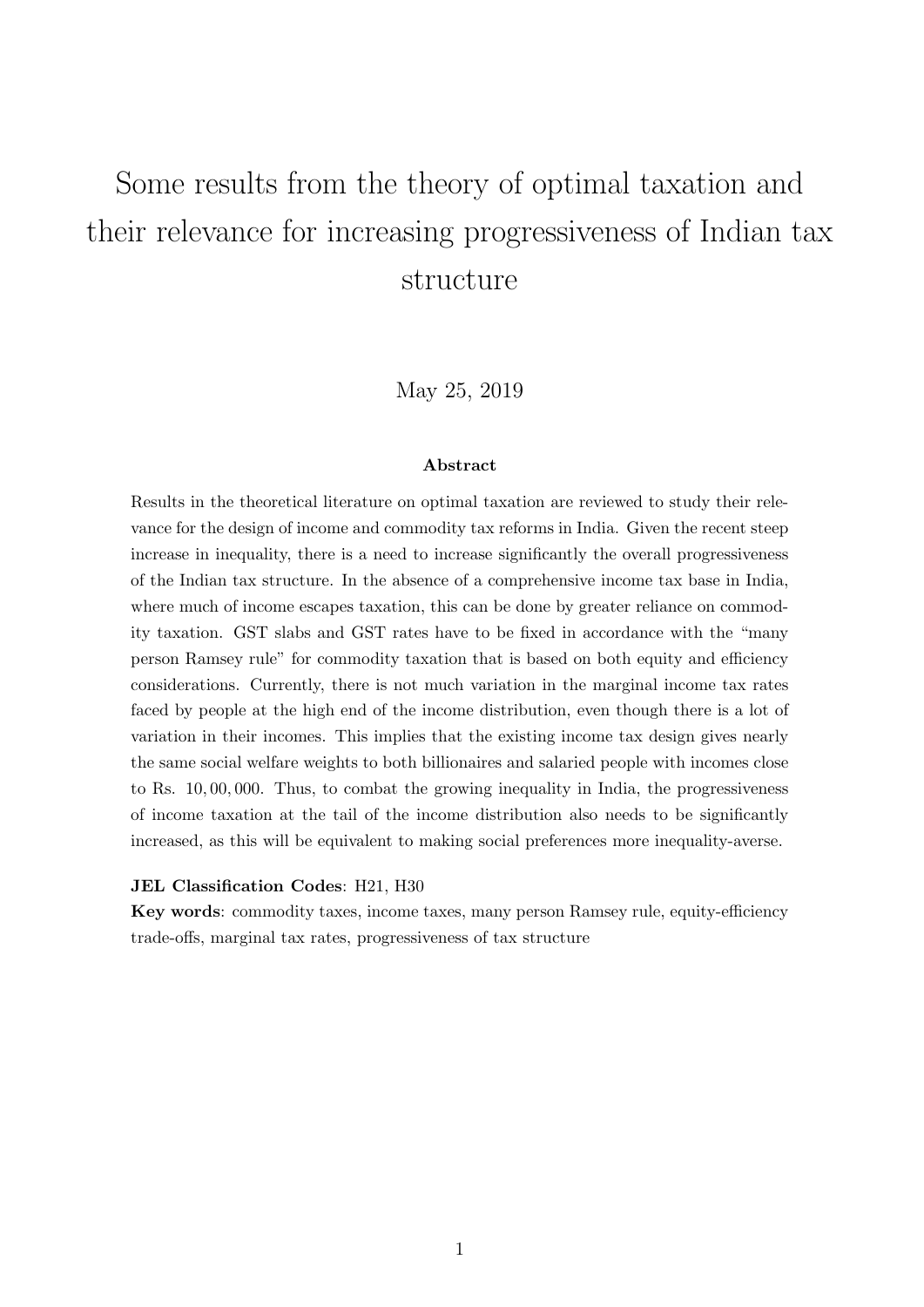Some results from the theory of optimal taxation and their relevance for increasing progressiveness of Indian tax structure

## 1 Introduction.

Inequality in India has been on the rise. According to a recent survey by Oxfam International (Oxfam 2018), there was a steep increase in the wealth of the richest 1% from 58% of the country's total wealth in 2016-17 to 73% in 2017-18. Seventeen new dollar billionaires were added in this period taking the number of dollar billionaires in India to 101. On the other hand, the country's poorest half saw their wealth rise by only 1% percent. This alarming increase in inequality in India calls for major tax reforms that increase the progressiveness of the tax system in India. At the same time, it also calls for increase in targeted social expenditures that benefit the population at the lower end of the income spectrum.

The growth in tax revenue in India is hampered by low tax capacity and tax effort. According to data released by Central Board of Direct Taxes of India, only a miniscule 1% of the population pays taxes. Incomes generated in some major sectors like agriculture are constitutionally exempt from taxation and more than 90% of the population in India is too poor to be taxed, receiving incomes less than Rs. 2, 50, 000, the minimum income level that is subject to income tax in India. With a large informal sector and a large class of unsalaried workers in the formal sector whose incomes are not perfectly observable, the incentives to under-report incomes to evade taxes and/or to gain benefits from government's targeted programmes for the poor are very high.

The major overhaul of the commodity tax machinery by way of shifting to the new Goods and Services Tax (GST) recently has also faced design problems. Important questions about the number of tax slabs and the associated levels of tax rates to be implemented have been debated quite often. Commodities have often been juggled in and out of different tax slabs in a somewhat arbitrary fashion.

There is a classic theoretical literature in public economics that studies tax design and rigorously lays out principles for optimal taxation. Results of this literature have greatly influenced the design of real-life tax policies, especially in much of the developed world. In this paper, we review some of the main results in this literature with a view to study their relevance for design of commodity and income tax reforms in India that increase the progressiveness of the overall tax structure. These results are highly pertinent because the central focus of the analyses leading to these results is on promoting equity with least loss in economic efficiency. For an inequality averse society, while the equity objective supports increasing the progressiveness of the tax structure, these analyses show that taxation principles for minimising efficiency losses are by-and-large regressive in nature. The optimal tax structure must strike the right balance between these two conflicting objectives.

A striking result in this literature that has influenced tax policies in many countries is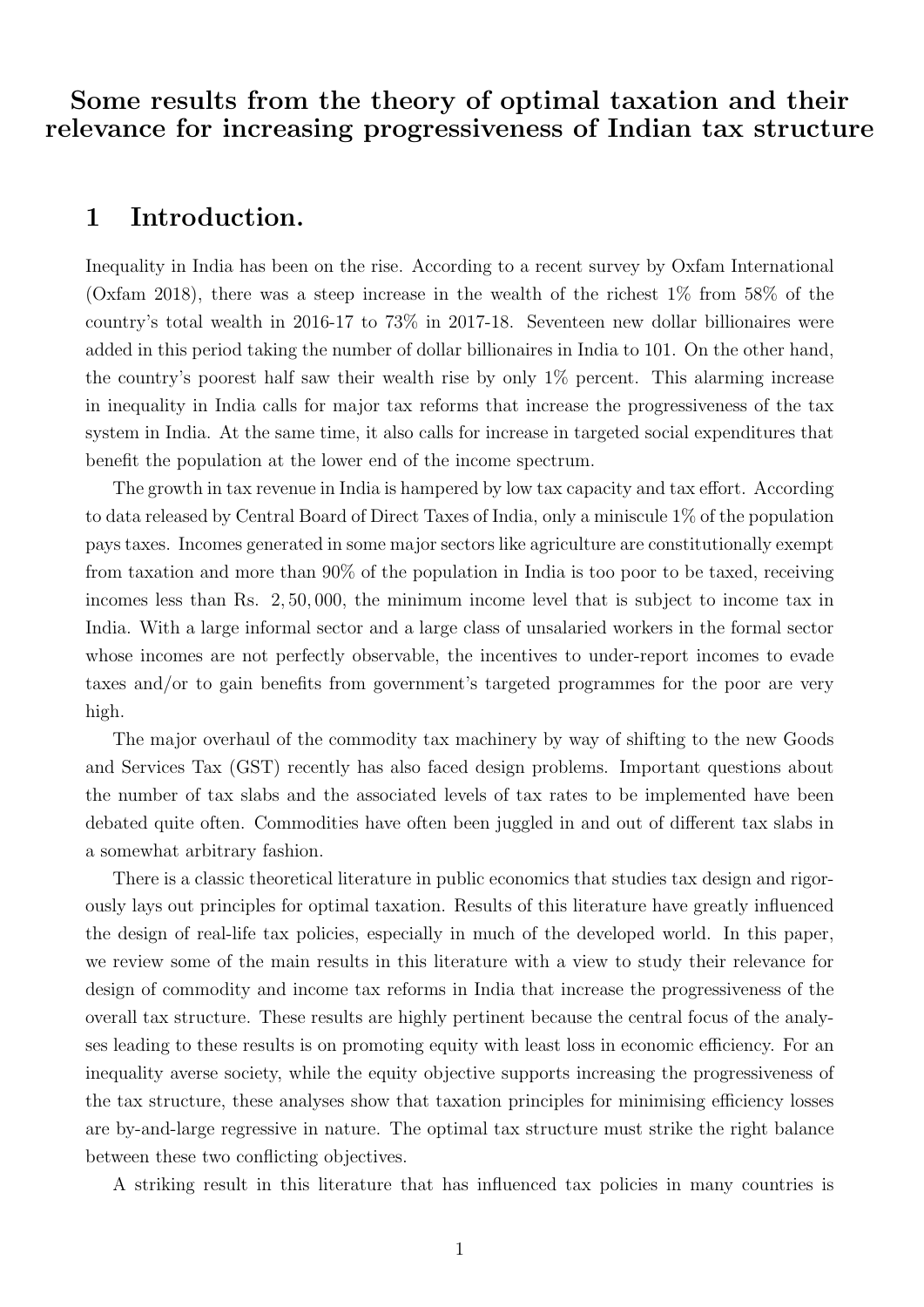by Atkinson and Stiglitz (1976), which has been interpreted to mean that non-linear income taxation is a far more superior redistributive and revenue generating policy instrument than commodity taxes. Based on this result, many OECD countries today levy only a single basic rate of VAT, sometimes supplemented by a couple of (one or two) additional minor rates. A non-linear income tax coupled with several carefully planned and implemented means-tested and universal benefit programmes that target the not so well-to-do of the society are the major fiscal tools that promote progressiveness of the tax structures in these countries.

We argue that the case of India is different. Given that a major part of the population escapes income taxation in India due to incentives for under-reporting and tax evasion, presence of constitutionally non-taxed sectors, and predominance of income levels that are too low for taxation, the role of income tax in promoting equity and generating revenue for the government is very limited. It has often been felt by policy makers that commodity taxes are inherently regressive. However, employing results from the theory of optimal commodity taxation, we argue that there is significant potential for increasing the progressiveness of the tax structure in India through commodity tax reforms. In particular, redistributive and revenue generation objectives can be promoted only through a system of differentiated commodity taxes, as opposed to a uniform rate of VAT that is popular in the more developed countries. Sound economic criteria based on considerations such as the consumption patterns of the rich and the poor and of people with different marginal propensities of tax expenditures and use of algorithms based on the "many person Ramsey rule" of commodity taxation need to be employed to group commodities into GST tax slabs and to determine the associated GST rates.[1](#page-1-0)

Furthermore, a look at the Indian income tax schedule reveals that it does not differentiate enough between people at the higher end of the income spectrum. The marginal tax rates for people with incomes more than Rs. 10 lakhs vary between 30% and 35%. The effective marginal income tax rate taking into account the additional surcharge for people in the top income bracket is 34.5% as compared to most OECD countries, where it varies between 40% to 60%. Given the steep increase in inequality in India and the big number of dollar billionaires, there is a need to significantly differentiate rich from the super rich in India for taxation purposes, as this can be expected to generate more tax revenue and also increase the progressiveness of the tax structure in India. Economic theory shows that not doing so is tantamount to the society valuing an additional unit of income of a multi-billionaire same as an additional unit of income of a salaried employee drawing Rs. 10 lakhs annually, *i.e.*, giving the two the same social welfare weight for taxation purposes.<sup>[2](#page-1-0)</sup>

In Section 2, we distinguish between first-best and second-best policies. While the first-best policies involve no equity-efficiency trade-offs in moving from a non-interventionist equilibrium to a first-best social optimum, they are not implementable given serious information constraints faced by the government, in other words, they are not incentive compatible. The second-best policies such as commodity and income tax are more incentive compatible but achieve equity

<sup>&</sup>lt;sup>1</sup>The many person Ramsey rule is the characterisation of the optimal commodity tax structure, which is based on both equity and efficiency considerations. See Section [3.2.1.](#page-9-0)

<sup>2</sup>Assuming a constant elasticity of labour supply.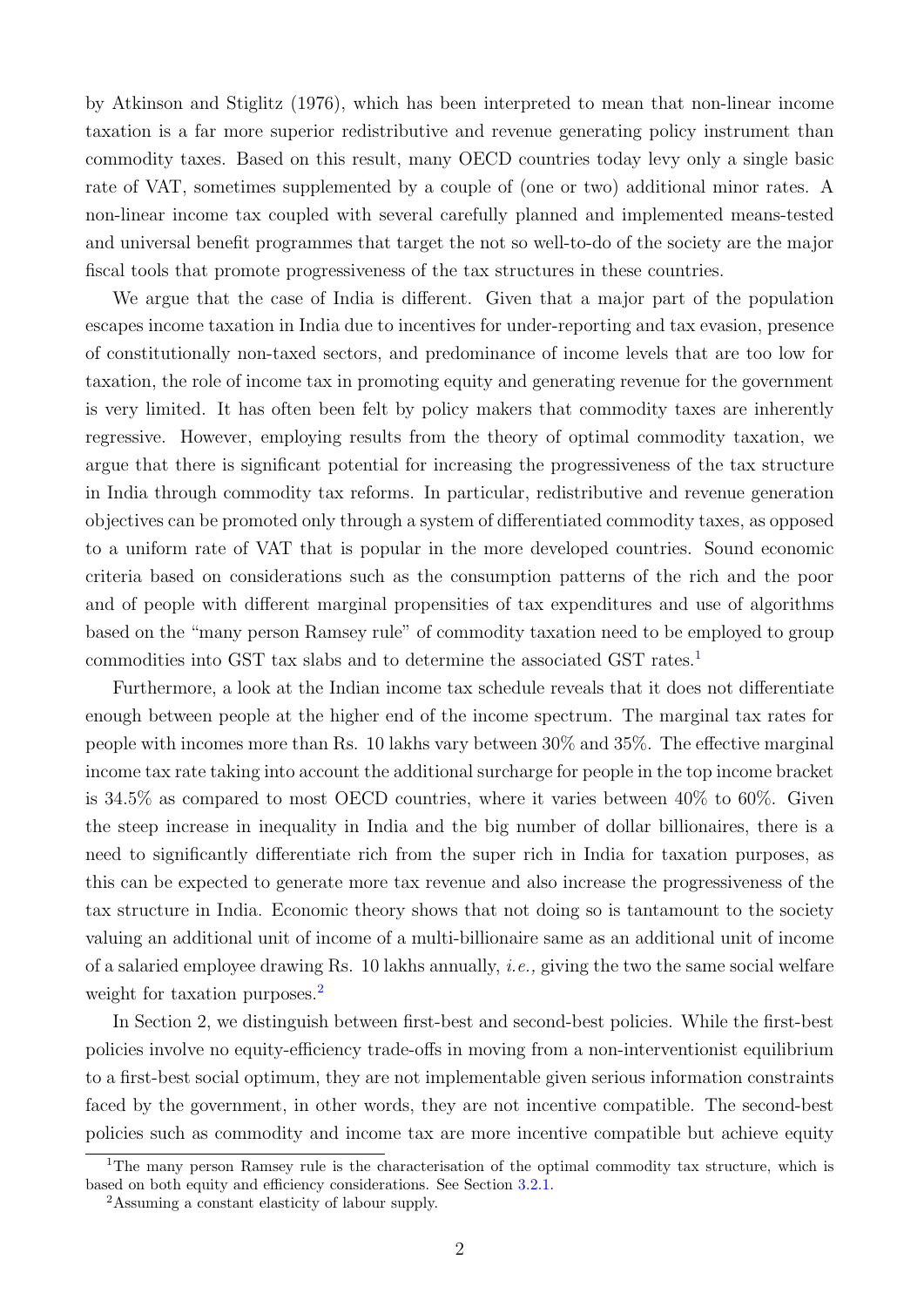only at the cost of loss in some economic efficiency. In Section 3, we survey the main results in the literature on optimal commodity taxation, namely, the many person Ramsey rule and second-best production efficiency. The latter result justifies simplified commodity tax structures like VAT and GST that eliminate cascading of taxes by not allowing taxation of transactions between firms in intermediate inputs by implementing a system of input tax credits. We also draw attention to some earlier empirical works which have employed algorithms based on the tax reform methodology and the many person Ramsey rule to compute optimal commodity tax rates for India. Section 4 surveys the results in the literature on optimal income tax, which characterise the marginal income tax rates (the slope of the income tax schedule) based on the social weights attached to welfare of people with different incomes, the disincentive effects on labour supply of an increase in the marginal income tax rate, and the nature of the income distribution (especially at its upper tail). Section 5 surveys the literature of optimal mixed taxation, where both income and commodity taxes are simultaneously studied. It presents the main result by Atkinson and Stiglitz (1976) on the redundancy of commodity taxation in the presence of non-linear income taxation. Section 6 focusses on the applicability of this result to the context of India given stylised facts about inequality and the low tax capacity and tax effort in India. Section 7 concludes.

# 2 First-best versus second-best policies and equity-efficiency trade-offs.

While the first fundamental theorem of welfare formalises Adam Smith's conjecture on the non-wastefulness (Pareto efficiency) of a non-interventionist equilibrium of a private ownership economy with a complete set of perfectly competitive markets, it is silent about the social desirability of such an outcome. It is possible that, in this economy, the initial distribution of wealth is so highly skewed that it results in an equilibrium that is considered inequitable and hence undesirable by the society.

Acknowledging that there will usually be several ways to non-wastefully allocate the scarce resources of an economy to various end uses, the second fundamental theorem of welfare economics states that any such Pareto efficient allocation can be decentralised as a competitive equilibrium of a private ownership economy provided the government can interfere and implement a system of personalised lump-sum taxes and transfers. In particular, with unrestricted power to redistribute resources through use of such policy instruments, the government can, starting from the Pareto efficient but generally inequitable non-interventionist competitive equilibrium, decentralise that Pareto efficient allocation, which is considered just and desirable by the society. Thus, under the assumptions of the second welfare theorem, the movement from the non-interventionist competitive equilibrium to the desired Pareto-efficient allocation involves no trade-off between the twin objectives of promoting equity and efficiency.

These two fundamental theorems of social welfare provide the foundations of modern public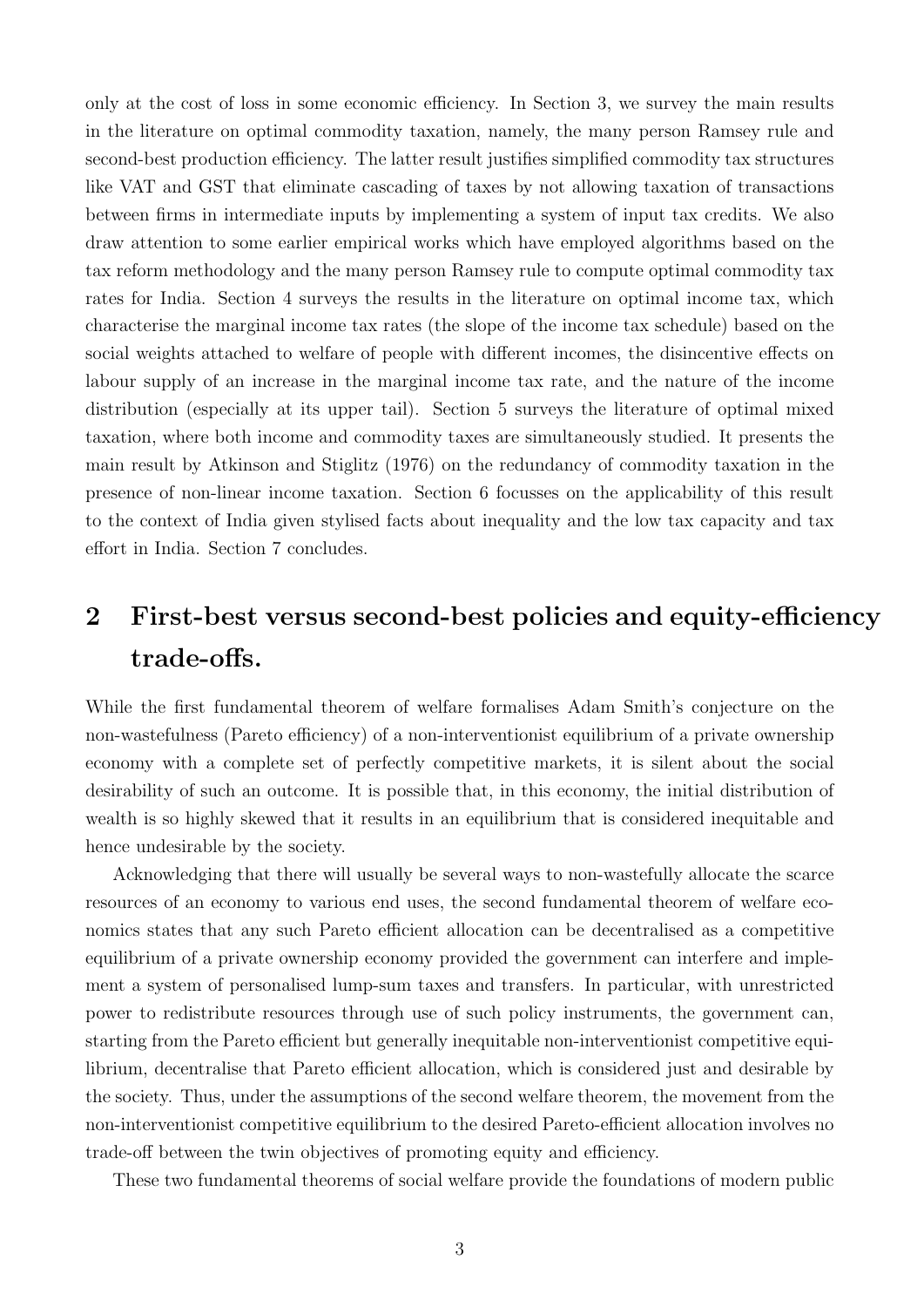economics. Much of public economics is concerned with the consequences of deviating from the ideal conditions under which these results operate. In particular, we will focus on the case where the government's power to do unrestricted lump-sum taxes and transfers is seriously inhibited by informational constraints such as lack of knowledge of true wealth positions/ abilities to pay of private individuals. If the rich know that moving to the social optimum will require heavy taxation of their wealth, then they will refrain from revealing their true wealth status to the government in order to avoid paying high lump-sum taxes. Similarly, if the poor know that transfers to them are contingent on their wealth status, then they too have the incentive to understate their wealth to benefit from higher transfers. Thus, in the presence of informational constraints, first-best policies such as personalised lump-sum taxes and transfers are not "incentive compatible."

Policies that take into account such information constraints, in addition to the usual resource constraints, while raising government revenue in an equitable and least distortionary manner will be at most second-best in nature. This is because the additional constraints restrict the set of allocations that can be attained, so that the social optima attained by such policies will be inferior and Pareto inefficient relative to those attained by the first-best policies. Nevertheless, in general, they tend to be ranked socially higher than the non-interventionist, inequitable but Pareto efficient competitive equilibrium allocation. Thus, choosing a second-best optimal allocation over a competitive equilibrium allocation involves promotion of the equity objective at the cost of loss in Pareto efficiency.

# 3 Incentive compatibility of commodity taxation and the equity-efficiency trade-off.

As opposed to personalised lump-sum taxes, which are imposed on private wealth and earning levels of individuals that are usually imperfectly observable by the government, commodity taxes are imposed on observable transactions in commodities between sellers and buyers. Hence, in contrast to the former policy instruments, the latter are incentive compatible. However, commodity taxes provide only a second-best means of raising governmental revenue and redistribution. This is because a commodity tax generates revenue for the government by driving a wedge between the price paid by the buyers and price received by the sellers. Thus, in competitive situations, it drives wedges between the marginal rates of substitutions of the buyers and the sellers, leading to a violation of the set of conditions that characterise first-best Pareto optimality.<sup>[3](#page-1-0)</sup>

The loss in efficiency due to commodity taxation as opposed to a lump-sum tax to raise governmental revenue is called the dead-weight loss.[4](#page-1-0) In a world with several commodities, all

<sup>&</sup>lt;sup>3</sup>The conditions include (i) consumption efficiency –equalisation of the marginal rates of substitution between goods in consumption across all consumers, (ii) production efficiency –equalisation of the marginal rates of substitution between goods in production across all producers, and (iii) joint consumption and production efficiency – equalisation of the marginal rates of substitution between goods in consumption and production.

<sup>&</sup>lt;sup>4</sup>In particular, in a partial equilibrium framework with one taxable good and an untaxed numeraire good,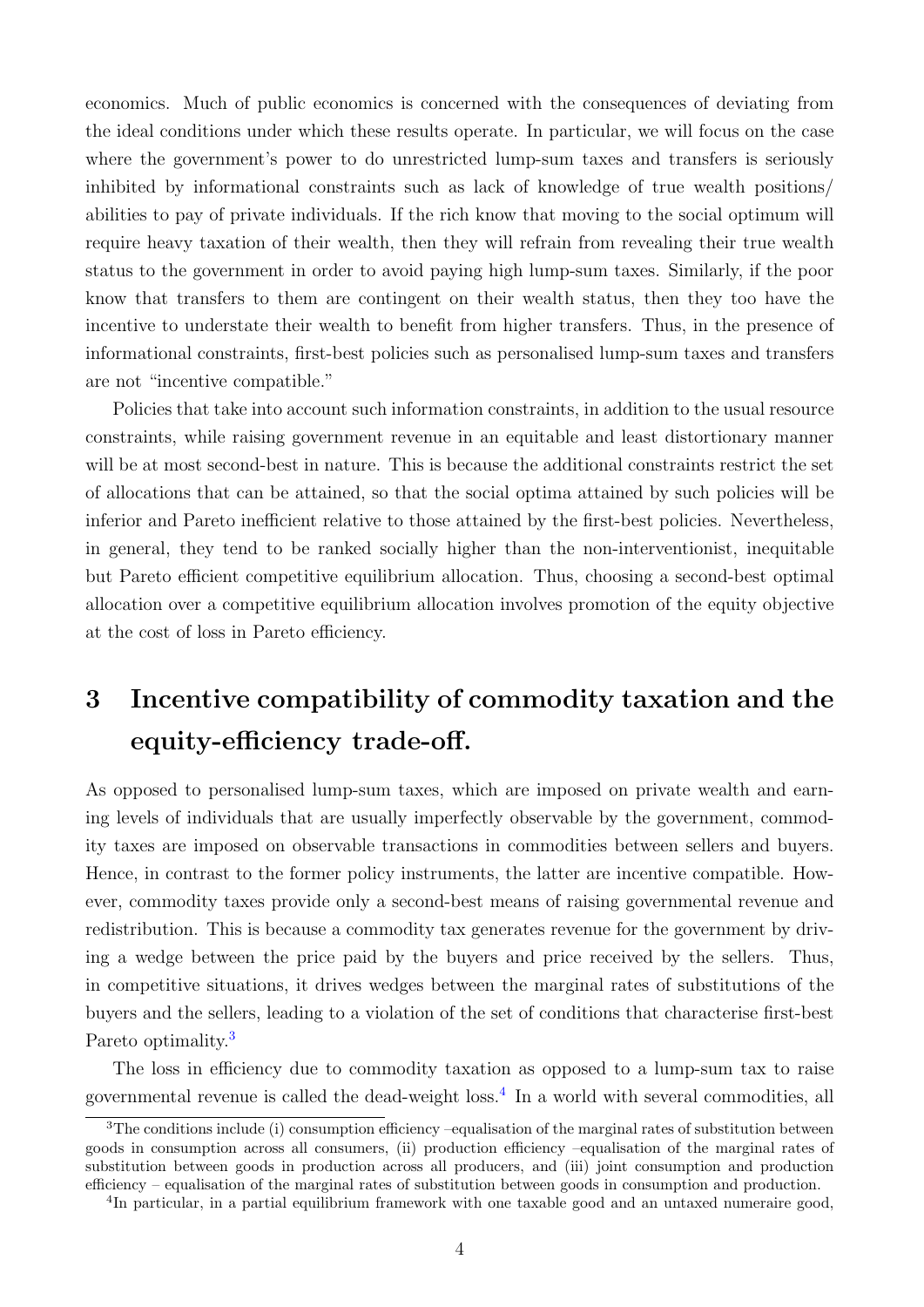of which could potentially be taxed to raise government revenue, the main intuition behind a system of commodity taxation that minimises dead-weight loss can be traced back to Pigou [1947] and has been dubbed as the "inverse elasticity rule for commodity taxation,"

Pigou [1947]: "the best way of raising a given revenue ... is by a system of taxes, under which the rates become progressively higher as we pass from uses of very elastic demand and supply to uses where demand and supply are progressively less elastic."

Thus, the inverse elasticity rule says that, if the objective of the government is to raise tax revenue with minimum efficiency losses, then goods with more inelastic demands should have higher tax rates. This minimises the price distortions involved in raising government revenue through commodity taxation.

The question of raising governmental revenue from commodity taxation with minimum loss in efficiency was first posed by Pigou to Ramsey. Ramsey (1927) studied the problem in abstraction from equity considerations. The general economy he studied has only a single consumer consuming several commodities. His results were resurrected and made more accessible to readers by Diamond and Mirrlees (1971a,b) (DM), who used the tools offered by modern duality theory in microeconomics to study commodity taxation not only as a means of raising governmental revenue but also a means of redistribution.

# 3.1 Defining a general equilibrium with commodity taxation and formulating the the second-best Ramsey problem.

Consider a many-person Ramsey economy with the following features:

- Private owned resources with perfectly competitive markets
- N commodities, one aggregated private firm, and  $H$  heterogenous consumers<sup>[5](#page-1-0)</sup>
- Profit maximizing producer
- Either a constant returns to scale technology or a decreasing returns to scale technology with  $100\%$  profit taxation<sup>[6](#page-1-0)</sup>
- Along with commodity taxation, the government can implement at most a uniform lumpsum transfer, which in the analysis below will be fixed equal to zero
- The societal preferences are represented by a Pareto inclusive and individualistic social welfare function (social welfare is increasing in utilities of consumers)

the imposition of a positive commodity tax to raise a given amount of governmental revenue simultaneously raises the consumer price and reduces the producer price, thereby restricting the demand and supply of the commodity below its socially optimal level. Under a lump-sum tax, however, the commodity continues to be produced at its socially optimal level. Tax is paid entirely out of the endowment of the numeraire commodity. (Recall that partial equilibrium analyses are conducted employing a quasi-linear preference structure, where the good under study is not subject to income effects. See, e.g., Mas-collel et al (1995).)

<sup>5</sup>We will relax the assumption of a single aggregated firm in Section [3.2.2.](#page-12-0)

<sup>&</sup>lt;sup>6</sup>The assumption of 100% profit taxation is relaxed in works such as Dasgupta and Stiglitz (1972) and Murty (2013).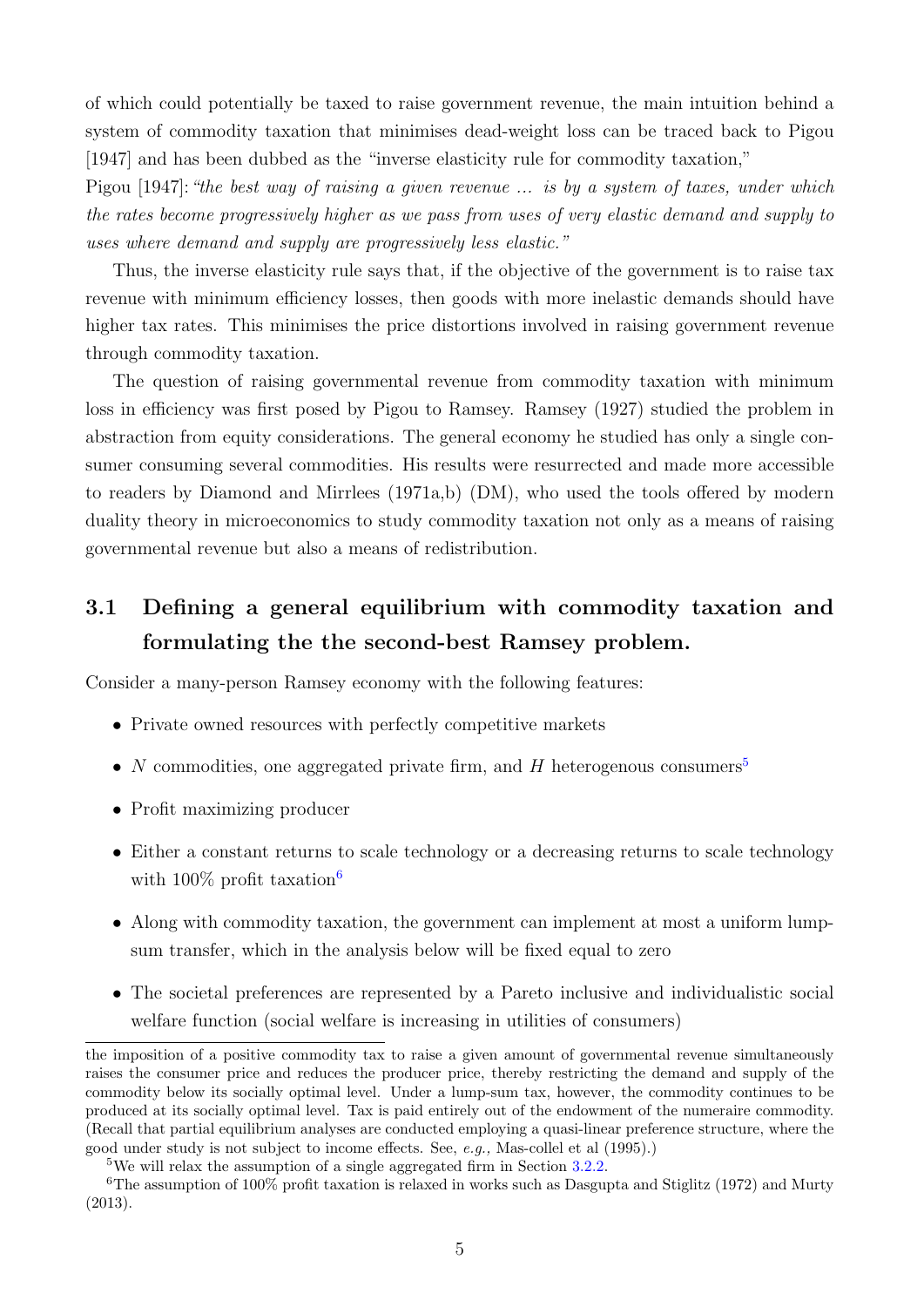The consumers and producer face different price vectors. The consumer price vector is denoted by  $q \in \mathbb{R}^N_+$ , while the producer price vector is denoted by  $p \in \mathbb{R}^N_+$ . The implied tax vector is  $t = q - p$ . The lump-sum transfer to the  $h^{th}$  consumer is denoted by  $r^h \in \mathbb{R}$ . The Marshallian demand vector of the  $h^{th}$  consumer net of his endowment is  $\hat{x}^h(q, r^h) \in \mathbb{R}^N$ , while the producer's net supply vector is  $y(p) \in \mathbb{R}^N$  when the technology exhibits decreasing returns.<sup>[7](#page-1-0)</sup> The indirect utility function of the  $h^{th}$  consumer is  $V^h(q, r^h)$ . The social welfare function is  $W(u^1, \ldots, u^H)$ , where  $u^h$  is the utility level of the  $h^{th}$  consumer.

In the literature, there are two main ways of formulating a general equilibrium model of commodity taxation. The first models market clearing in all commodity markets (which is defined as a tax equilibrium) without explicitly acknowledging the government budget balance,<sup>[8](#page-1-0)</sup> while the second models a situation where the government wants to employ its taxation power to raise a fixed amount of revenue without explicitly modelling equilibrium in all commodity markets.<sup>[9](#page-1-0)</sup>

## <span id="page-7-0"></span>3.1.1 Tax equilibrium and second-best welfare maximisation with decreasing returns to scale technology.

A tax equilibrium of an economy is a configuration of commodity taxes and a uniform lump-sum transfer  $r$ , such that all markets are in equilibrium when consumers and producers face these taxes.

**Definition:** A configuration  $\langle q, r, p \rangle$  defines a tax equilibrium (TE) of a many-person Ramsey economy if

$$
\sum_{h=1}^{H} \hat{x}^h(q, r) = y(p). \qquad (TE - MP)
$$

The associated tax vector is  $t = q - p$  and the associated tax equilibrium allocation is  $\langle \hat{x}^1(q,r), \ldots, \hat{x}^H(q,r); y(p) \rangle.$ 

Invoking the Walras law, it can be shown that the government's budget is balanced at a tax equilibrium: the total expenditure on the uniform lump-sum transfer is equal to the total tax revenue from commodity and profit taxation.

$$
Hr = ty(p) + py(p).
$$

It is to be noted that, given the homogeneity properties of consumer demands and producer supplies,  $(TE-MP)$  is homogeneous of degree zero in  $\langle q, r \rangle$  and is homogeneous of degree zero in p. Thus, if  $\langle q, r, p \rangle$  is a tax equilibrium, then so is  $\langle \mu q, \mu r, \kappa p \rangle$  for any  $\mu > 0$  and  $\kappa > 0$ . Both lead to the same tax equilibrium allocation. This implies that a given tax equilibrium allocation

<sup>&</sup>lt;sup>7</sup>If the net demand of a good by a consumer is negative, then this is a positive supply of the good to the firm by the consumer. If the net supply of a good by the firm is negative then it is a positive net input demand for the good by the firm. Under constant returns to scale, the supplies of goods in equilibrium is entirely determined by the aggregate consumer demands.

<sup>8</sup>See for example, Guesnerie (1995).

<sup>9</sup>See for example, Murty and Ray (1989), Atkinson and Stiglitz (1976), and Myles (1995).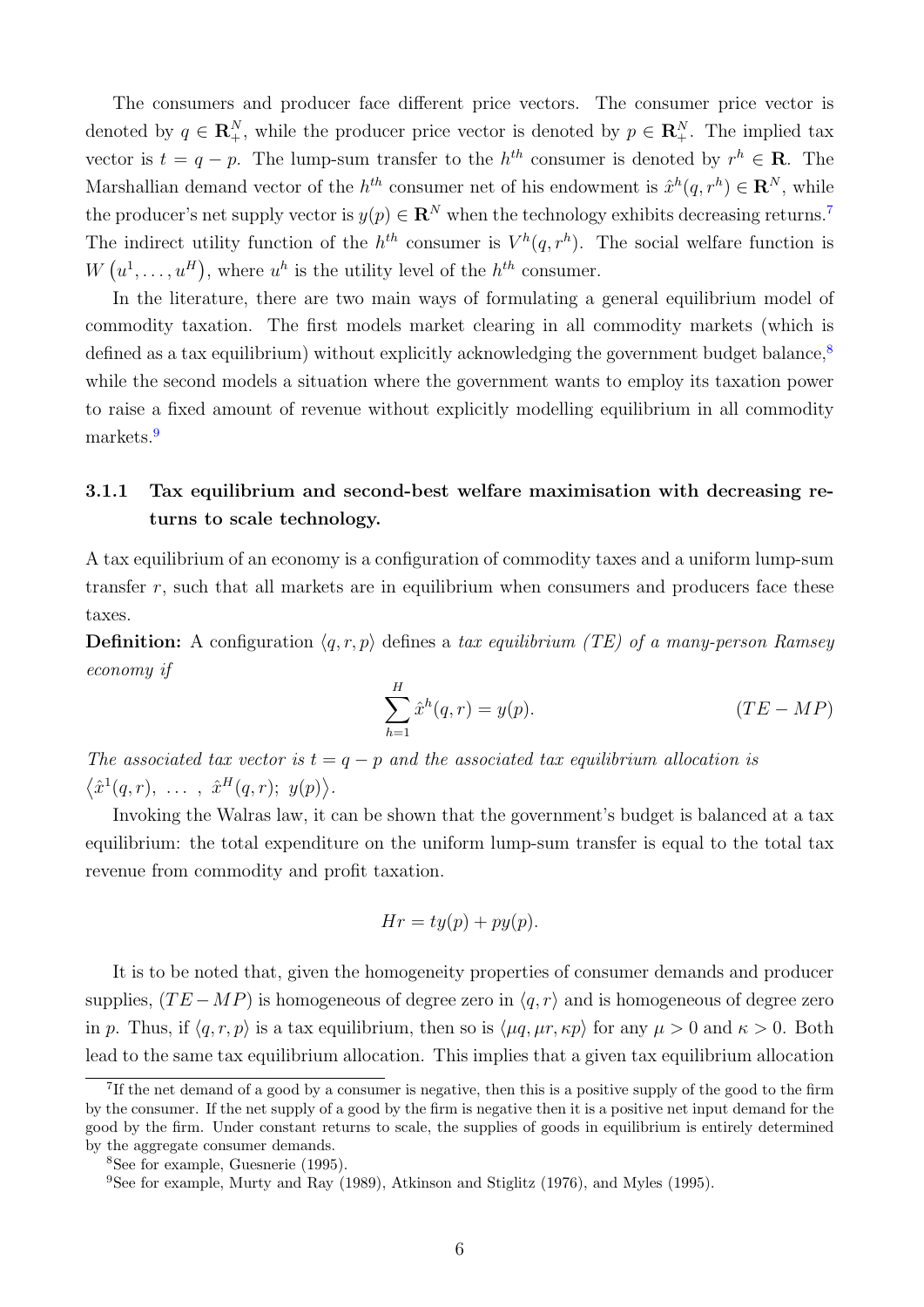is consistent with several tax vectors: The set of tax equilibrium vectors supporting the same tax equilibrium allocation consists of vectors such as  $\mu q - \kappa p$  for  $\mu > 0$  and  $\kappa > 0$ . Hence, the definition of a tax equilibrium admits two harmless price normalisations. For example the consumer and producer prices of the first commodity can both be fixed:  $q_1 = p_1 = 1$ , which implies that the first good is untaxed.

The relevant welfare maximisation problem is:

 $q, p$ 

<span id="page-8-0"></span>
$$
\max_{q,p,r^1,\ldots,r^H} W(V^1(q,r^1),\ldots,V^H(q,r^H))
$$
\nsubject to\n
$$
\sum_h \hat{x}^h(q,r^h) = y(p)
$$
\n
$$
q_1 = p_1 = 1
$$
\n
$$
r^h = 0 \quad \forall \ h = 1,\ldots,H.
$$
\n(1)

The above is a second-best welfare maximisation problem because the lump-sum transfers to all consumers has been uniformly pegged at zero.

## 3.1.2 Second-best welfare maximisation while raising a fixed amount of tax revenue.

In this second approach to modelling the second-best commodity tax problem the government wants to raise a fixed amount of tax revenue  $\overline{R}$  through commodity taxation. The technology is usually assumed to exhibit constant returns to scale and the underlying production function is linear:  $\sum_{i=1}^{N} p_i y_i = 0$ . This implies that in a general equilibrium, the producer price vector has to be proportional to  $\langle p_1, \ldots, p_N \rangle$ . Profit maximisation under constant returns to scale results in zero profits with the producer supplies being determined in equilibrium by the aggregate consumer demand vector. The homogeneity of the demands and supplies imply that this model also permits two harmless price normalisation, so that one commodity can be left untaxed. So the second-best problem becomes

<span id="page-8-1"></span>
$$
\max_{p,n+1,\ldots,r} W\left(V^1(q,r^1),\ldots,V^H(q,r^H)\right)
$$
\nsubject to\n
$$
\sum_{i=1}^N t_i \sum_h \hat{x}_i^h(q,r^h) - \sum_h r^h \ge \bar{R}
$$
\n
$$
q_1 = p_1 = 1
$$
\n
$$
r^h = 0, \quad \forall \ h = 1,\ldots,H,
$$
\n
$$
t_i = q_i - p_i \ \forall \ i = 1,\ldots,N.
$$
\n(2)

Again, by invoking the Walras law, it can be shown that all commodity markets are in equilibrium at the second-best optimum.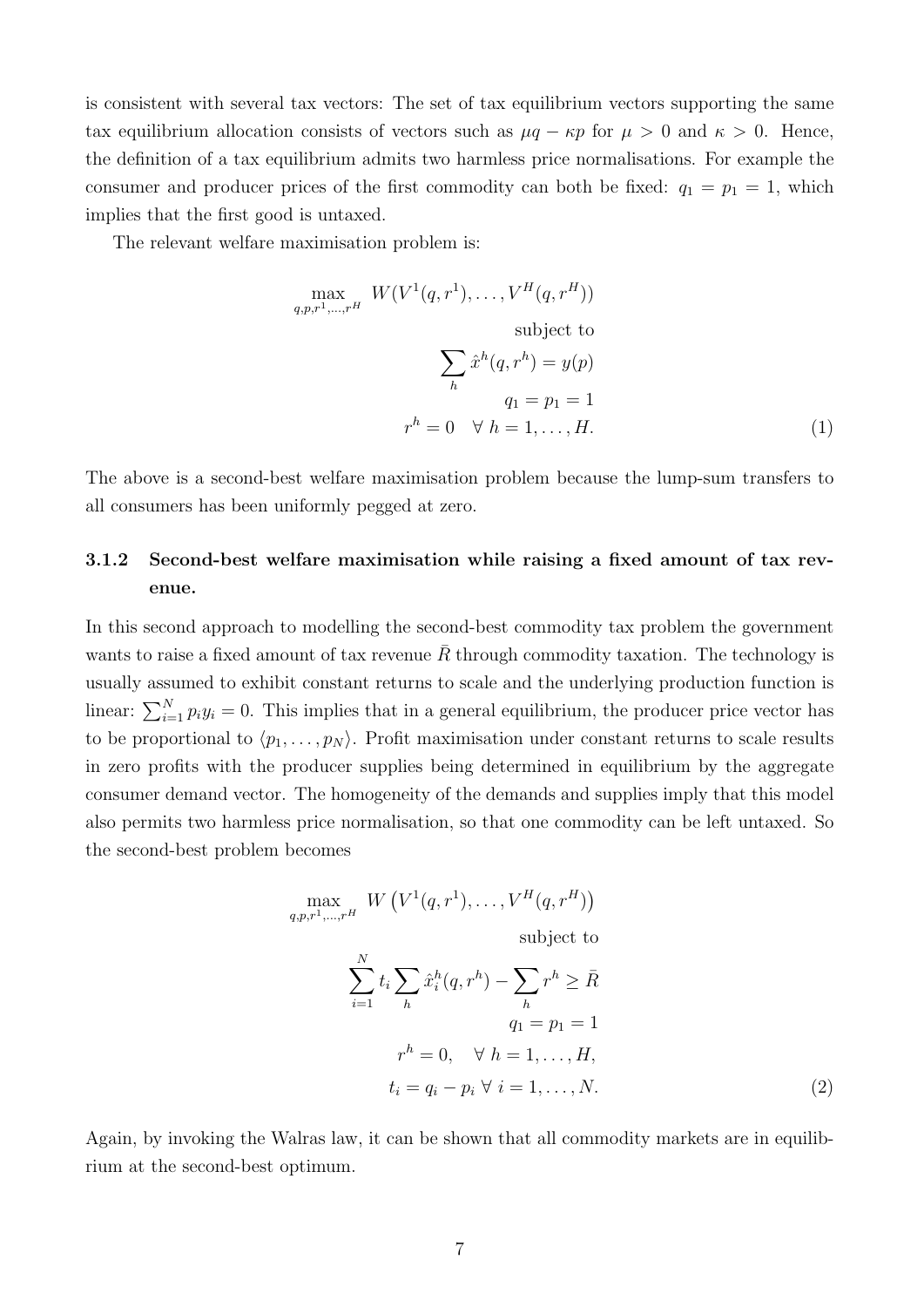### 3.2 Features of the second-best optimum with commodity taxation.

### <span id="page-9-0"></span>3.2.1 The many and the one person Ramsey rules.

The characterisation of the optimal commodity tax system (the one that solves problems [\(1\)](#page-8-0) or [\(2\)](#page-8-1)) was first derived by Diamond and Mirrlees (1971a,b) and is referred as the many-person Ramsey rule (MPRR). It demonstrates in precisely what manner commodity taxation can be employed to serve the redistributive objectives of the government and highlights the presence of equity-efficiency trade-offs while designing optimal commodity taxes.

Note that the solution to the second-best commodity tax problem will almost always involve price distortions (Pareto inefficiency). Optimal commodity tax vector will not be zero unless  $r^1, \ldots, r^H$  can be chosen freely, *i.e.*, unless we can implement personalised lump-sum transfers. In problems [\(1\)](#page-8-0) and [\(2\)](#page-8-1), however,  $r^h$  is required to be a constant (here equal to zero) for all consumers  $h = 1, \ldots, H$ . Hence, the optimal commodity tax vector will not be zero. We know that a non-zero commodity tax vector is distortive as it implies that the third condition of Pareto optimality, namely, joint consumption and production efficiency, is violated at the second-best.

Note also that the homogeneity feature of the tax equilibrium leaves open the answers to the questions: "Which commodities should be taxed or subsidised and which should not? Which commodities are to be taxed more and which commodities are to be taxed less?" It follows from the discussion in Section [3.1.1](#page-7-0) that the answers depend on the price normalisation rules adopted. Any commodity can be chosen to be untaxed and the extent of taxation of other commodities is relative to the commodity chosen for zero taxation.

Hence, as argued in Mirrlees (1976), one should not seek optimal tax formulae from the above second-best problem. Rather, one can hope to identify the extent to which net demands for commodities are discouraged or encouraged by the optimal tax system, as this characterisation of the optimal tax system is invariant to the choice of the untaxed commodity.

The basic feature of a optimal commodity tax structure is that it achieves the objectives of minimising efficiency losses and redistribution by differentially affecting the "compensated" consumptions of different goods: If the tax system  $t$  is intensified; in particular, all taxes and subsidies are changed by the same proportion, then demands for commodities are subject to both income and substitution effects. As noted by Mirrlees (1976), the income effects do not explain the way the tax system differentially affects commodity demands and hence are ignored by the many-person Ramsey rule when assessing the effects of optimal commodity taxes. The substitution effects, on the other hand, distinguish how the tax system individually affects (*i.e.*, discourages or encourages) consumer demands at the optimum.

Hence both the single and many-person Ramsey rules are expressed in terms of proportional reductions in compensated demands of various commodities.

DM's one-person Ramsey model of commodity taxation abstracts from equity issues by focussing on an economy with only one consumer. It derives a characterisation of optimal commodity tax structure that minimises dead-weight losses. Precisely, it states that, at a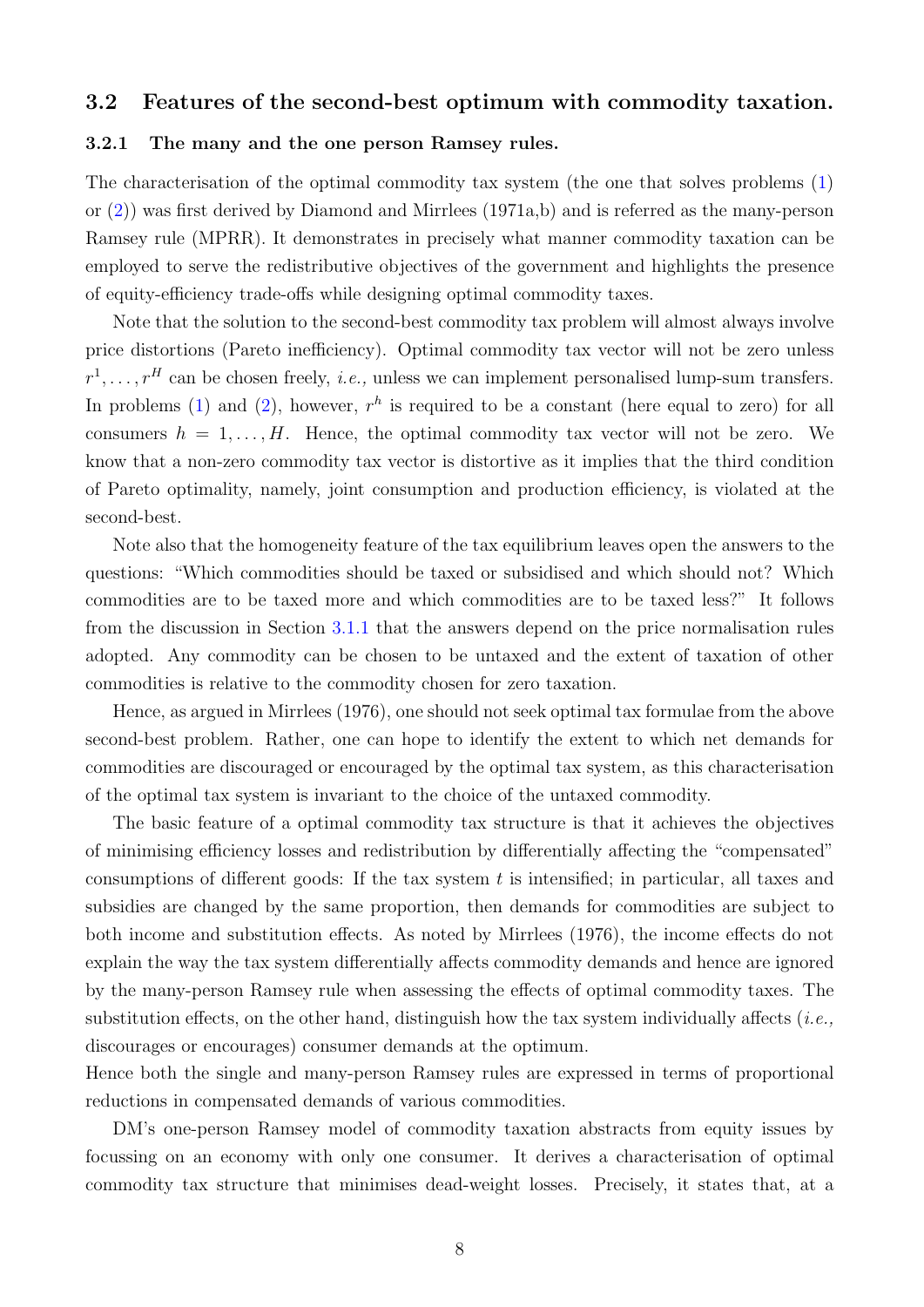second-best optimum with commodity taxes, equi-proportionate changes in the commodity tax rates result in equi-proportionate discouragement in the compensated demands of all goods. The inverse elasticity rule is derived as a special case when all cross-price effects on demand for any commodity are zero.

The MPRR, on the other hand, shows that commodities should be differentially discouraged when both equity and efficiency considerations matter. It is given by

<span id="page-10-0"></span>
$$
\frac{\sum_{h}\sum_{i}\frac{\partial e_{k}^{h}}{\partial q_{i}}t_{i}}{\sum_{h}\hat{x}_{k}^{h}} = -1 + \sum_{h}\gamma^{h}\left(\frac{\hat{x}_{k}^{h}}{\sum_{h}\hat{x}_{k}^{h}}\right) + \sum_{h}\left[\sum_{i}t_{i}\frac{\partial \hat{x}_{i}^{h}}{\partial r}\right]\left(\frac{\hat{x}_{k}^{h}}{\sum_{h}\hat{x}_{k}^{h}}\right)
$$
\n
$$
= -1 + A + B
$$
\n
$$
= -1 + \sum_{h}b^{h}\left(\frac{\hat{x}_{k}^{h}}{\sum_{h}\hat{x}_{k}^{h}}\right), \quad \forall k = 1,..., N,
$$
\n(3)

where  $e_k^h$  denote the compensated demand for commodity k by the  $h^{th}$  consumer. For any consumer h,  $\gamma^h$  is a ratio of two terms: (i) the social marginal utility of income to consumer h, denoted by  $\alpha^h = \frac{\partial W}{\partial V}$  $\partial V^h$  $\frac{\partial V^h}{\partial r}$  and (ii) the marginal cost of public funds, denoted by  $\kappa$ . The former measures the social value of an additional unit of income to consumer  $h$ . It is a product of the consumer's own valuation of an extra unit of income and the society's valuation of an extra unit of utility received by consumer  $h$ . If private marginal utility of income is diminishing in wealth and the society is inequality averse, then one would expect that  $\alpha^h$  would be higher (respectively, lower) if consumer h is poor (respectively, rich). On the other hand,  $\kappa$  is the social marginal cost incurred if the government was to raise an extra unit of revenue. Hence,  $\gamma^h = \alpha^h/\kappa$  is the social marginal utility of income to consumer h measured in units of government revenue. It is interpreted as the welfare weight given by the society to consumer h. A consumer with a higher value of  $\gamma$  is valued more by the society. He is more deserving of receiving additions to his income if the society has wealth to spare.

The term  $\sum_i t_i \frac{\partial \hat{x}_i^h}{\partial r}$  in [\(3\)](#page-10-0) is consumer h's marginal propensity of tax payments. It captures the responsiveness of tax payments of consumer  $h$  to changes in his income. Increases in commodity tax rates reduce real incomes of consumers, which can affect the commodity tax collections from consumers due to adverse behavioural responses to decreases in real incomes.

Term  $A = \sum_h \gamma^h \left( \frac{\hat{x}_k^h}{\sum_h \hat{x}_k^h} \right)$  is a weighted average of the social marginal utilities of incomes to consumers measured in units of government revenue. The weights are the shares of different consumers in the total demand for good k. A is higher (respectively, lower) if good k is disproportionately consumed by people with high (respectively, low)  $\gamma$ 's, *i.e.*, by people who the society values more (respectively, less).

Term  $B = \sum_h \left[ \sum_i t_i \frac{\partial \hat{x}_i^h}{\partial r} \right] \left( \frac{\hat{x}_k^h}{\sum_h \hat{x}_k^h} \right]$  is a weighted average of the marginal propensities of tax payments of different consumers, the weights being again the shares of different consumers in the total demand for good k. B is higher (respectively, lower) if good k is disproportionately consumed by people with high (respectively, low) marginal propensities of tax payments, *i.e.*, by people whose tax payments are more (respectively, less) responsive to changes in incomes.

Finally, the term  $b^h = \gamma^h + \sum_i t_i \frac{\partial \hat{x}_i^h}{\partial r}$  is called the net social marginal utility of income to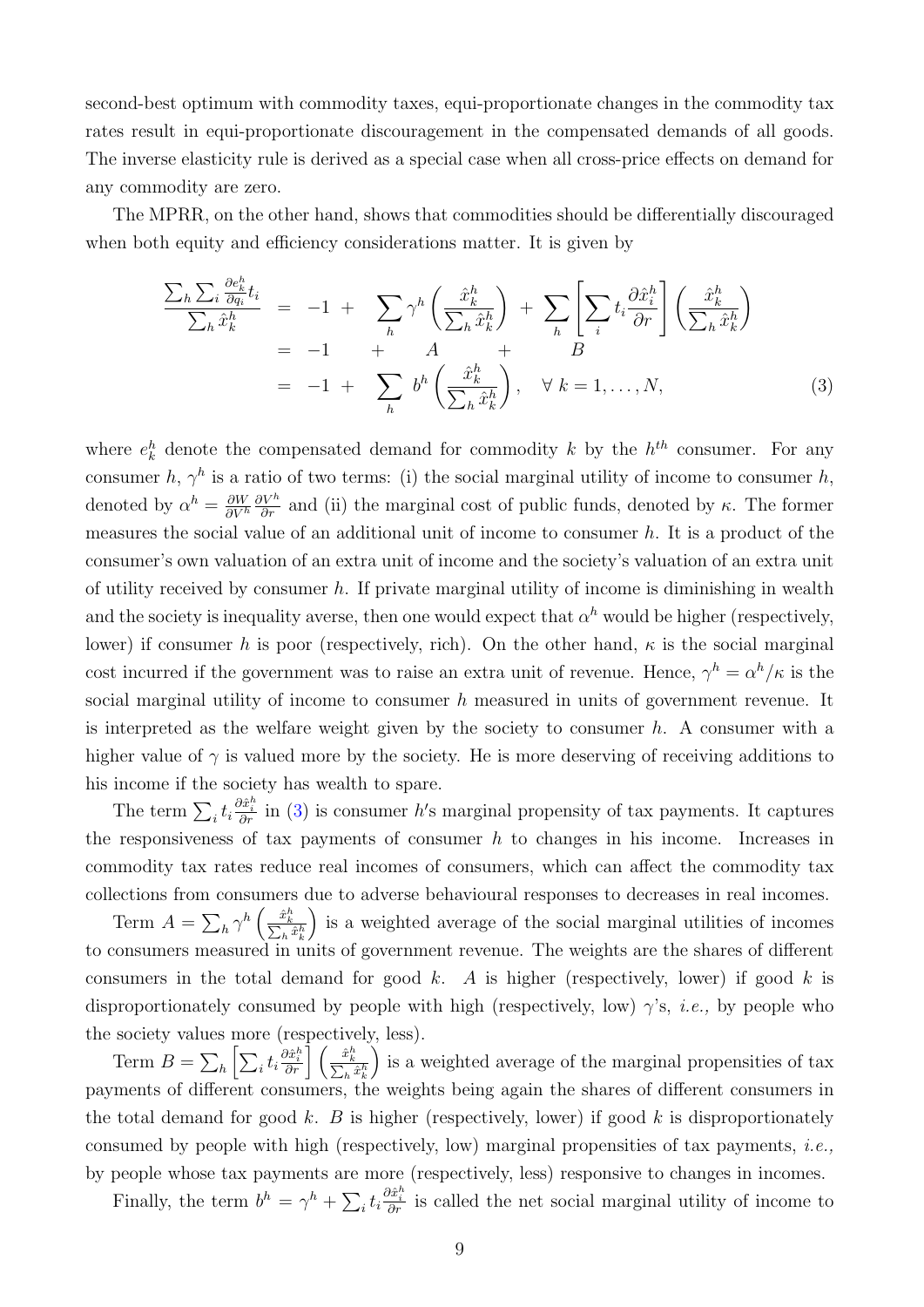consumer h. It measures the total effects on social welfare (measured in units of government revenue) and on tax payment of a unit increase in income of consumer h.

Having defined all the terms present in [\(3\)](#page-10-0), we are now ready to interpret the MPRR. The left side of [\(3\)](#page-10-0) is the proportionate change in the total compensated demand for commodity k induced by a proportionate change in the tax vector at the optimum.<sup>[10](#page-1-0)</sup> When this term is negative (respectively, positive) then the tax system discourages (encourages) commodity  $k$ .

The MPRR says that the discouragement of compensated consumption of commodity  $k$  is less (the left side of [\(3\)](#page-10-0) is less negative)

- the higher (more positive) is term A, *i.e.*, the more the consumption of the  $k^{th}$  good is concentrated among people with high values of  $\gamma^h$ , *i.e.*, the people who are considered more important by the society. (In other words, discourage less the consumption of commodity k when a large proportion of the tax base for good  $k$  lies with people whom society values more)
- the higher (more positive) is term  $B$ , *i.e.*, the more the consumption of good k is concentrated among people with high marginal propensities of tax payments, i.e., the people whose tax payments change considerably when incomes change. ((In other words, discourage less the consumption of commodity k when a large proportion of the tax base for good k lies with people whose tax payments will fall a lot when real incomes are reduced by commodity taxation.)

Equivalently, the MPRR says that, at a second-best optimum, the discouragement of compensated consumption of commodity  $k$  is less the more the consumption of the good is concentrated among people with low values of  $b^h$ , *i.e.*, among people with low net social marginal utilities of income. Atkinson and Stiglitz (1976) give examples where the equity efficiency trade-offs involved in designing commodity taxes are stark. These arise in the case when the cross price effects on compensated demands are zero, *i.e.*,  $\frac{\partial e_i^h}{\partial q_k} = 0$  for all  $i \neq k$ . In this case, the MPRR yields the optimal ad valorem tax rate for any commodity  $k = 1, ..., N$  as<sup>[11](#page-1-0)</sup>

$$
t_k^{adval} = \frac{t_k}{q_k} = \frac{\left[1 - \sum_h b^h \left( \frac{\hat{x}_k^h}{\sum_h \hat{x}_k^h} \right) \right]}{\varepsilon_k} \qquad \left(\varepsilon_k = \sum_h \varepsilon_k^h \frac{\hat{x}_k^h}{\hat{x}_k} \right)
$$

The numerator reflects equity considerations, while the denominator reflects efficiency considerations.

The more inelastic is the average compensated demand for good k (denoted by  $\varepsilon_k$ ), the higher is the ad valorem tax rate for this good. Thus, this would seem to imply that efficiency considerations support taxing necessities more and luxuries less. (Basic intuition suggests that demand for necessities will tend to be more inelastic than demand for luxuries.) On the other

 $10$ See also Mirrlees (1976).

 ${}^{11}\varepsilon_k^h = \frac{\partial e_k^h}{q_k} \frac{q_k}{e_k^h}$  is the elasticity of compensated demand for good k with respect to its own price  $q_k$  for consumer h.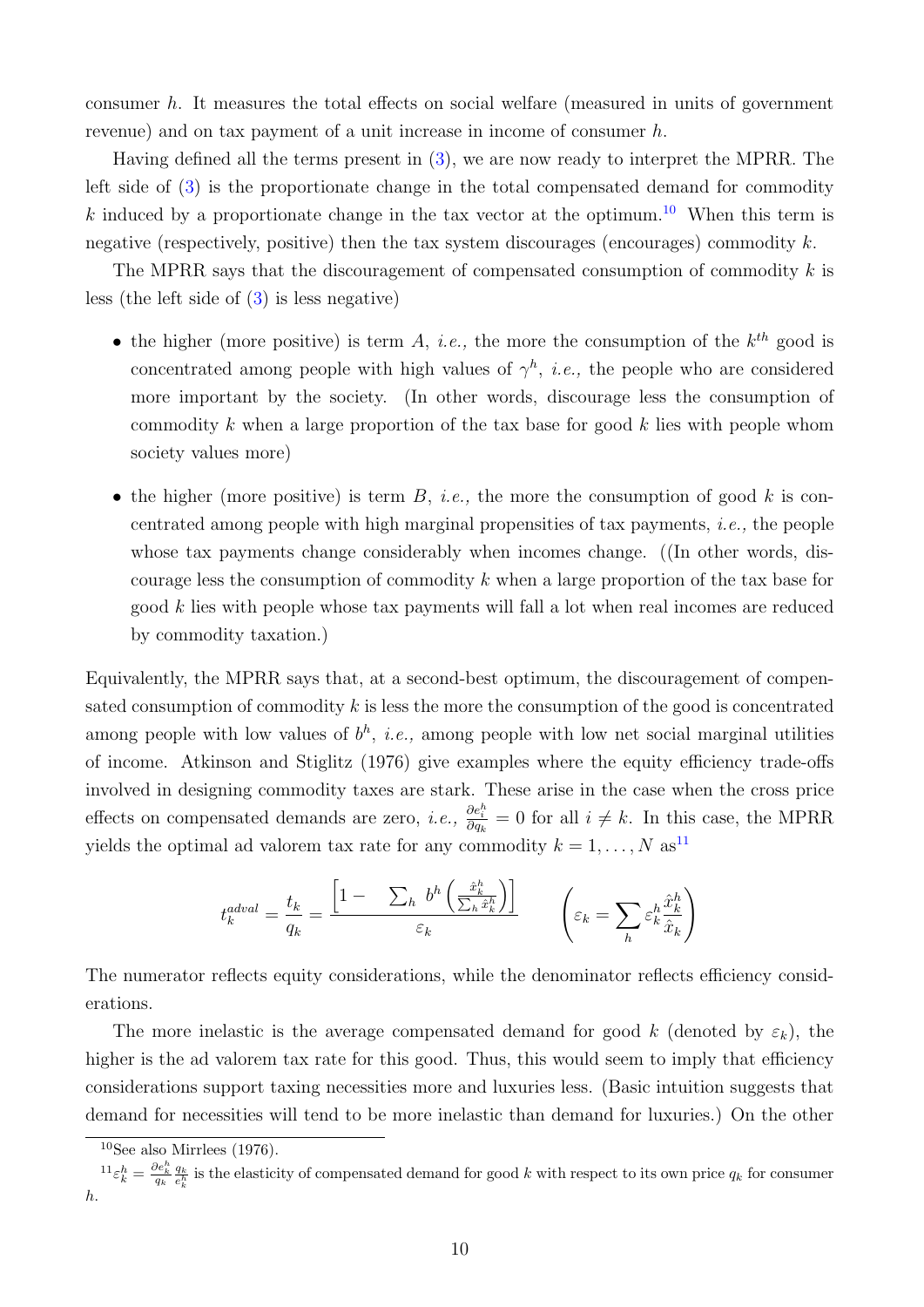hand, the more is the consumption of the good concentrated among people with higher net social marginal utilities of income, the smaller should be the ad valorem tax on good  $k$ . Thus, equity considerations would tend to support taxing necessities less and luxuries more. (In an inequality averse society, our basic intuition suggests that demand for necessities will tend to be concentrated among consumers with higher social welfare weights  $(b<sup>h</sup>'s)$ , while that for luxuries will tend to be concentrated among consumers with lower social welfare weights.) Atkinson and Stiglitz (1976) give examples where equity considerations dominate efficiency considerations and also examples where the reverse is true.

#### <span id="page-12-0"></span>3.2.2 Second-best production efficiency

One of the remarkable features of the DM optimal commodity tax structure was that, despite its second-best nature, it still exhibits production efficiency, which is one of the characteristics of a first-best Pareto optimal allocation.[12](#page-1-0)

An allocation of resources is production efficient if the corresponding aggregate production vector (obtained as the sum of production vectors of all individual producers) lies on the frontier of the aggregate technology of the economy, which is obtained by summing up technology sets of all individual producers. In particular, frontier points of the aggregate technology are obtained by summing frontier points of individual technologies with equal marginal rates of substitution in production. $^{13}$  $^{13}$  $^{13}$ 

Profit maximising firms equate their marginal rates of substitution to various ratios of prices they face.<sup>[14](#page-1-0)</sup> Hence, if different firms face different producer price vectors, then their marginal rates of substitution will not be equalised when they maximise profits leading to production inefficiency. The wedge between producer price vectors faced by two different firms is a tax on transactions that take place between the two firms. These transactions include buying and selling of intermediate inputs between the two firms. To allow also for taxation of transactions between two firms, define a tax equilibrium with firm-specific producer price vectors  $p^1, \ldots, p^J$ , where  $p^j \in \mathbf{R}_+^j$  is the price vector faced by firm j:

**Definition:** A tax equilibrium (TE) with firm-specific prices is characterized by  $\langle q, p^1, \ldots, p^J, r \rangle$ such that

$$
\sum_{h} \hat{x}^{h}(q,r) = \sum_{j} y^{j}(p^{j})
$$
 (TE – OP2)

<sup>&</sup>lt;sup>12</sup>This provided a powerful counterexample to the very influential claim by Lipsey and Lancaster (1956) that in the presence of a distortion in the economy, which makes attainability of at least one of the first-best Pareto optimal conditions impossible, the remaining Pareto optimal conditions, although still possibly attainable, are no longer desirable at a second-best optimum.

<sup>&</sup>lt;sup>13</sup>For example, if there were only two goods, with one good being the input, say labour, and the other good being a standard consumption good like apples, then the relevant production marginal rate of substitution is the marginal product of labour. In that case, production efficiency is true if individual firms produce at frontier points of their individual technologies where their marginal products of labour are the same. The aggregate production will then lie of the frontier of the aggregate technology.

<sup>&</sup>lt;sup>14</sup>For example, at a profit maximising production bundle, marginal rates of technical substitution between inputs are equal to the input price ratios, marginal rates of product transformation between two outputs are equal to the output price ratios, and the marginal product of an input in the production of an output is equal to the ratio of the input and the output price.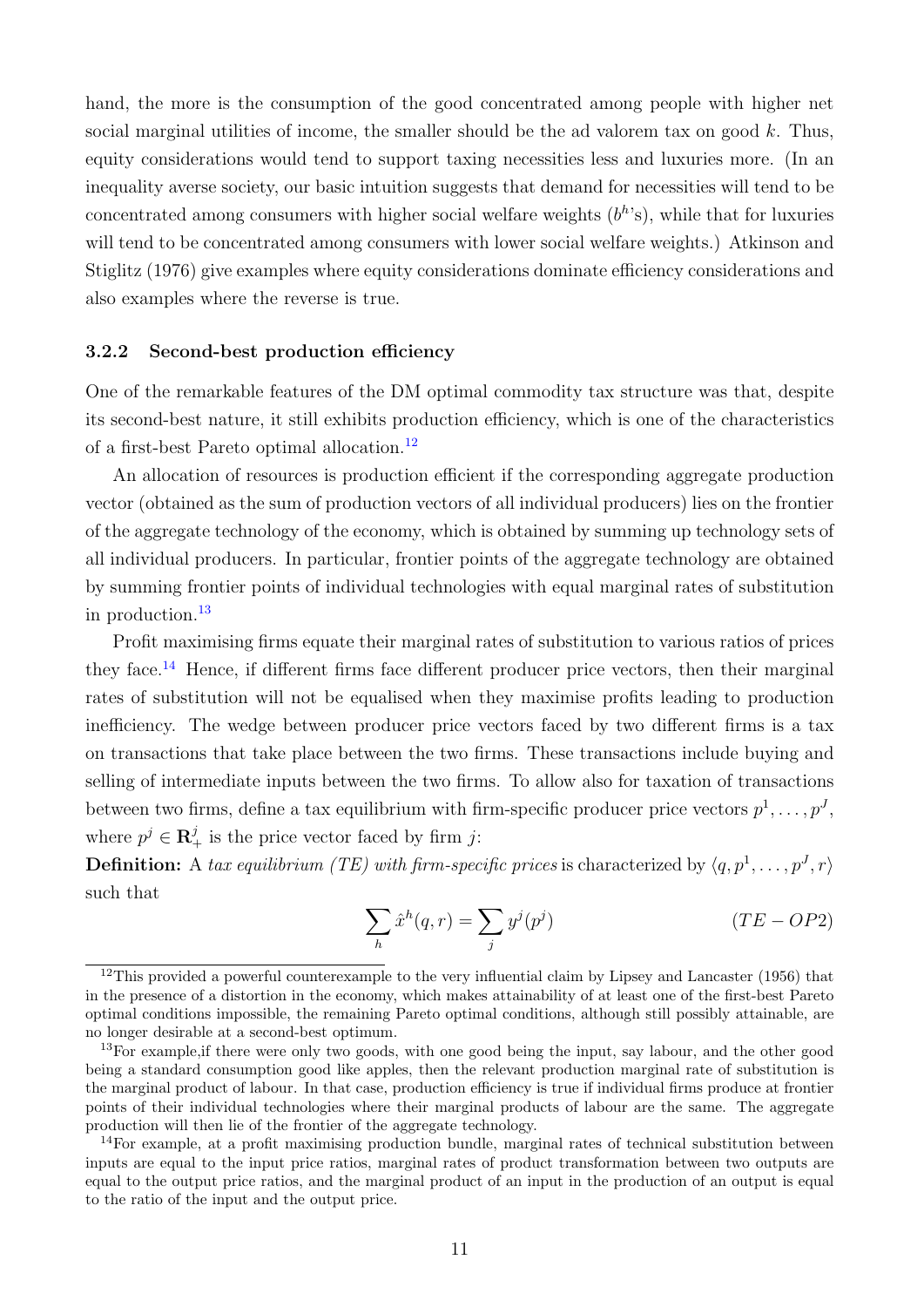This definition of a tax equilibrium allows (i) taxation of transactions between consumers and firms with  $q - p<sup>j</sup>$  being the vector of tax rates on transactions between consumers and the  $j<sup>t</sup>h$ firm and (ii) taxation of transactions between firms in intermediate inputs with  $p^j - p^{j'}$  being the vector of tax rates on transactions between firms  $j$  and  $j'$ .

The second-best problem that allows for taxation of inter-firm transactions is given by

$$
\max_{q,p^1,\dots,p^J} W\left(V^1(q,r),\dots,V^H(q,r)\right)
$$
\nsubject to\n
$$
\sum_h \hat{x}^h(q,r) = \sum_j y^j(p^j).
$$
\n(4)

Allowing for appropriate price normalisations and 100% profit taxation, it can be shown that, at a second-best optimum of such an economy, the producer price vectors are equalised, *i.e.*,  $p^j = p$  for all firms  $j = 1, \ldots, J$ . Since all producers face the same price vector at a secondbest, it follows from the above discuss that, profit maximisation by individual producers will imply equalisation of the marginal rates of substitution in production across all producers at a second-best, i.e., production efficiency will hold at a second-best optimum.

Thus the structure of optimal commodity taxes does not require intermediate-input taxation (inter-firm transactions in intermediate inputs should not be taxed). The second-best optimal tax structure supports tax systems like VAT/GST (goods and services tax), where only transactions between consumers and producers are taxed. Under the GST in India, this is implemented as follows:

- Both consumers and producers pay retail prices  $q$  for goods purchased from firms (firms purchase intermediate inputs).
- But producers receive tax credit  $q p$  for inputs purchased.
- Hence, effectively, producers pay and receive producer prices in  $p$  for intermediate inputs purchased from and sold to each other.

The second-best production efficiency result of DM is based on assumptions like constant returns to scale or non-increasing returns plus 100% profit taxation. Dasgupta and Stiglitz (1972) and Murty (2013) generalise these results. In particular, Murty (2013) shows that, if profit incomes are partly distributed to consumers as dividends, then second-best production efficiency is true when the profit taxation power of government is well-aligned with the way profit incomes are distributed in the economy. In general, Murty (2013) characterises dividend distributions under which production efficiency holds when government can tax profits of different groups of firms at different rates. The Dasgupta and Stiglitz (1972) analysis follows a special case Murty  $(2013)$  where the government has perfect profit taxation power, *i.e.*, it can do firm-specific profit taxation. The DM case is also shown to be a special case where consumers receive no profit incomes at all.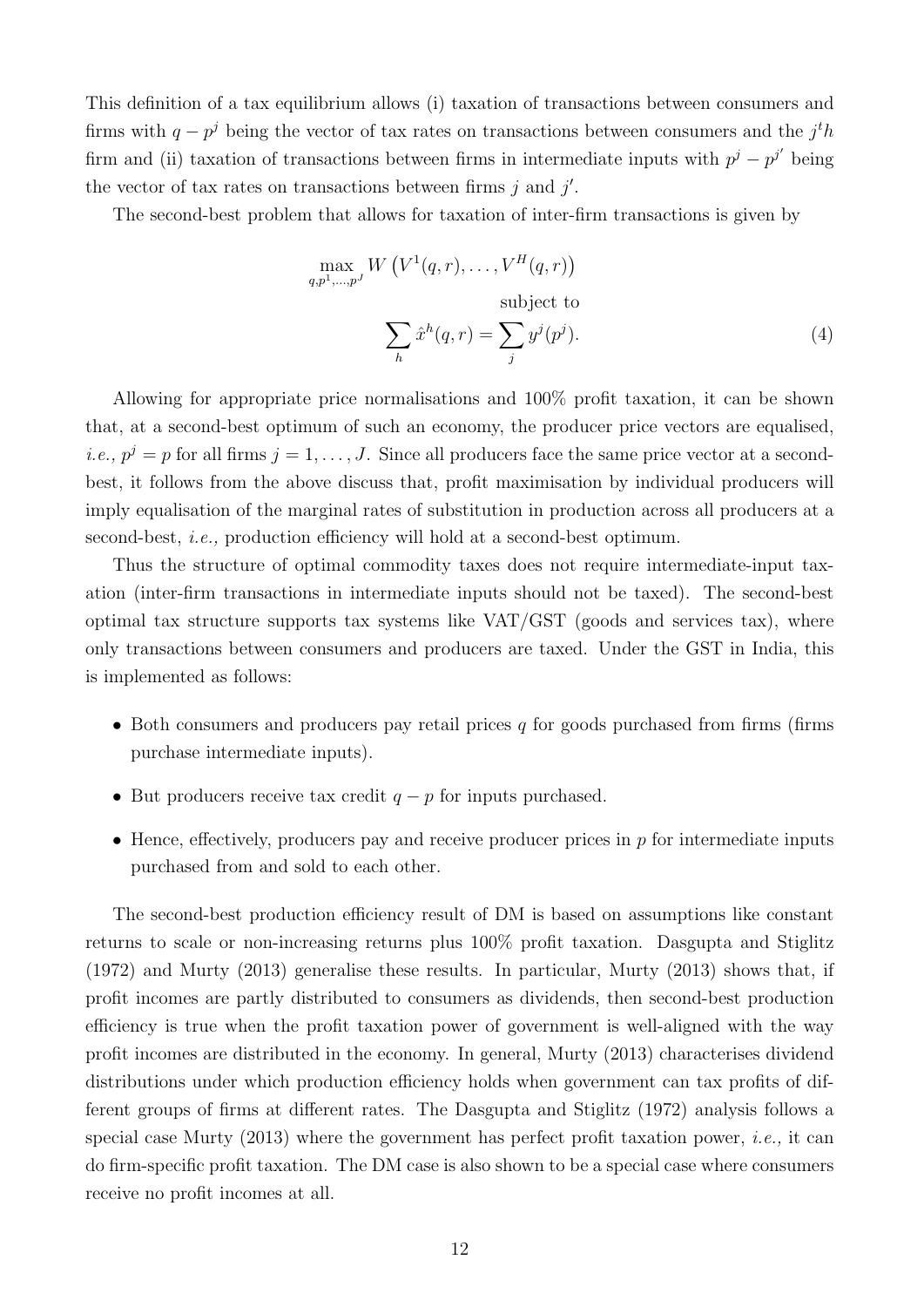# 3.3 Marginal tax reforms and computation of optimal commodity taxes using consumer expenditure data.

The literature on marginal tax reforms, starting from the pioneering articles of Guesneri (1977) and Feldstein (1976), recognises that economies will usually be operating at sub-optimal tax equilibria. Due to social, political, and institutional constraints it might not be possible to implement optimal tax rates in one go. Rather, what may be feasible are small (piecemeal) changes in the tax rates (marginal tax reforms) that, starting from the status-quo tax equilibrium, are welfare improving and equilibrium preserving (consistent with the resources of the economy).

Ahmad and Stern (1984), Murty and Ray (1989), employ the tax reform methodology to compute optimal commodity tax rates for the Indian economy.[15](#page-1-0) Here we sketch the methodology employed in Murty and Ray (1989). We first define the marginal social cost of raising a unit of tax revenue by taxing the  $i^{th}$  commodity as  $16$ 

<span id="page-14-0"></span>
$$
\lambda_i := \frac{-\frac{\partial W}{\partial t_i}}{\frac{\partial R}{\partial t_i}} = \frac{\sum_h \alpha_h q_i \hat{x}_i^h}{q_i \hat{x}_i + \sum_j \frac{t_j}{q_j} \hat{x}_j \varepsilon_{ji}},\tag{5}
$$

where  $R = \sum_{i=1}^{N} t_i \sum_h \hat{x}_i^h(q,r)$  is the commodity tax revenue,  $\hat{x}_j = \sum_h \hat{x}_j^h$ ,  $\alpha_h = \frac{\partial W}{\partial u^h}$  $\partial u^h$  $\frac{\partial V^h}{\partial r}$ , and  $\varepsilon_{ji} = \frac{q_i}{\hat{x}_i}$  $\hat{x}_j$  $\partial \hat{x}_j$  $\frac{\partial x_j}{\partial q_i}$ . Thus,  $\lambda_i$  is the change in social welfare due to a marginal change in  $i^{th}$  commodity tax rate per unit change in government revenue due to a marginal change in  $i^{th}$  commodity tax rate.

It can be shown that, at a solution to the second-best welfare maximisation problem [\(2\)](#page-8-1), the marginal social cost of raising a unit of tax revenue by taxing the  $i^{th}$  commodity are equalised across all commodities: i.e., at a second-best optimum

$$
\lambda_i = \lambda, \quad \forall \ i = 1, \dots, N.
$$

Hence, if  $\lambda_i$ 's are not equalised across all commodities  $i = 1, \ldots, N$  at the current tax equilibrium (status-quo), then the status-quo is not a second-best optimum. Starting from a suboptimal Murty and Ray (1989) provide an algorithm to recursively reform the tax system in a revenue neutral way till all  $\lambda_i$ 's converge to a constant. Every round of reform involves revising up (respectively, down) the tax rate of any commodity  $i$  if the marginal social cost of raising a unit of tax revenue by taxing this commodity is lower (respectively, higher) than the average marginal social cost of raising a unit of tax revenue.

Data set on nine-commodity disaggregation of consumer expenditure from time series of NSS in India from the 7th and 28th round covering time periods 1953/54–1973/74 were employed to first estimate demand systems for two specifications of preferences in terms of indirect

 $15$ See also Myles 1995.

<sup>&</sup>lt;sup>16</sup>The first equality is the definition of  $\lambda_i$ , while the second equality is derived from computing the numerator and denominator of  $-\frac{\partial W}{\partial t_i} / \frac{\partial R}{\partial t_i}$ .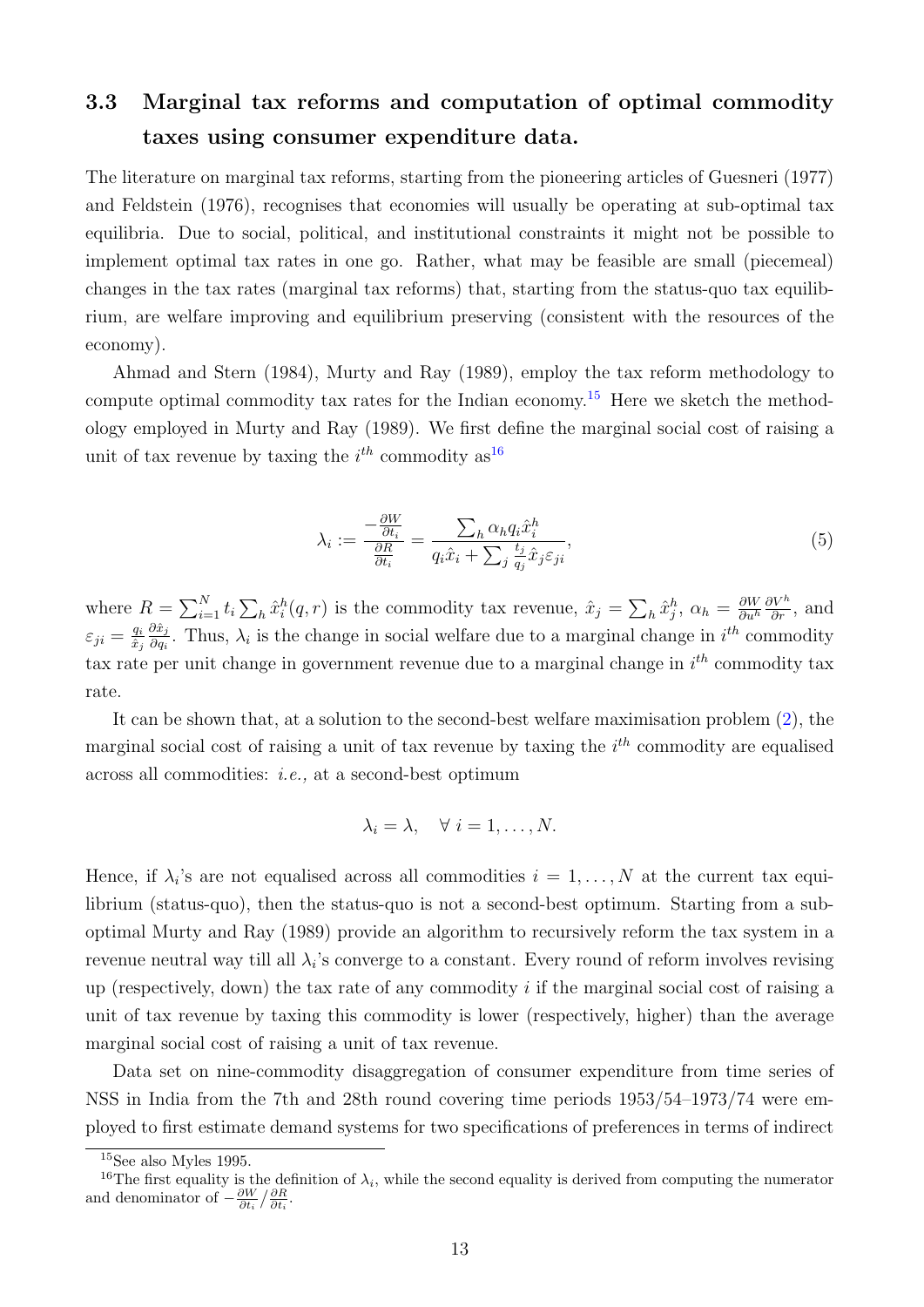utility functions, namely, the linear expenditure system and the restricted non-linear preference structure. The welfare weights  $\alpha^h$  for  $h = 1, \ldots, H$  in [\(5\)](#page-14-0) are sensitive to specification of the social welfare function. An iso-elastic social welfare function was employed and analysis was carried out for two different values of inequality aversion.

## 4 Non-linear income taxation.

The seminal Mirrlees (1971) article is based on the premise that due to information constraints the government cannot observe the income-earning potentials of people and can at best tax observable variables that bear some correlation to them. In particular, Mirrlees (1971) studies the rich class of non-linear income tax schedules, under the assumption that incomes of people are perfectly observable and can be taxed. To be incentive compatible, such a tax policy has to influence consumer budgets in an anonymous as opposed to a personalised way, *i.e.*, the restrictions placed by such a tax policy on a consumer's budget opportunities should be the same for all consumers.

## 4.1 Basic Mirrlees (1971) model.

He considers a model where there are inherent differences in the income earning potentials of people. Productivity of one physical unit of labour time supplied differs among individuals. The model distinguishes between high and low productive individuals. Denote the ability of a consumer by n. The distribution of ability is given by the cumulative distribution  $F(n)$ , while the density function is  $f(n) = F'(n)$ . There is only one consumption good. Preferences of all consumers in the labour  $(l)$  and consumption  $(c)$  space are assumed to be identical and represented by the utility function  $U(c, l)$ 

The physical units of labour *l* supplied by a consumer are converted into effective units of labour  $y = nl$  depending on the productivity of the consumer. If a consumer is more able, so that n takes a high value for him, then a given amount of physical units of labour supplied by him is converted into higher effective units of labour than if the consumer was less able (value of  $n$  is low). It is effective units of labour supplied by consumers that are converted into meaningful output in the production process. Firms pay for the effective units of labour consumers supply. Hence, if consumers supplied the same amount of physical units of labour, then those with higher productivity receive more remuneration as compared to those with lower productivity. Hence, the productive ability of a consumer can be interpreted as the implicit wage rate of the physical units of labour l supplied by him.

Preferences in the space of consumption and effective units of labour can be derived from the preferences defined in the space of consumption and physical units of labour:

$$
U(c, y, n) = \bar{U}\left(c, \frac{y}{n}\right),\,
$$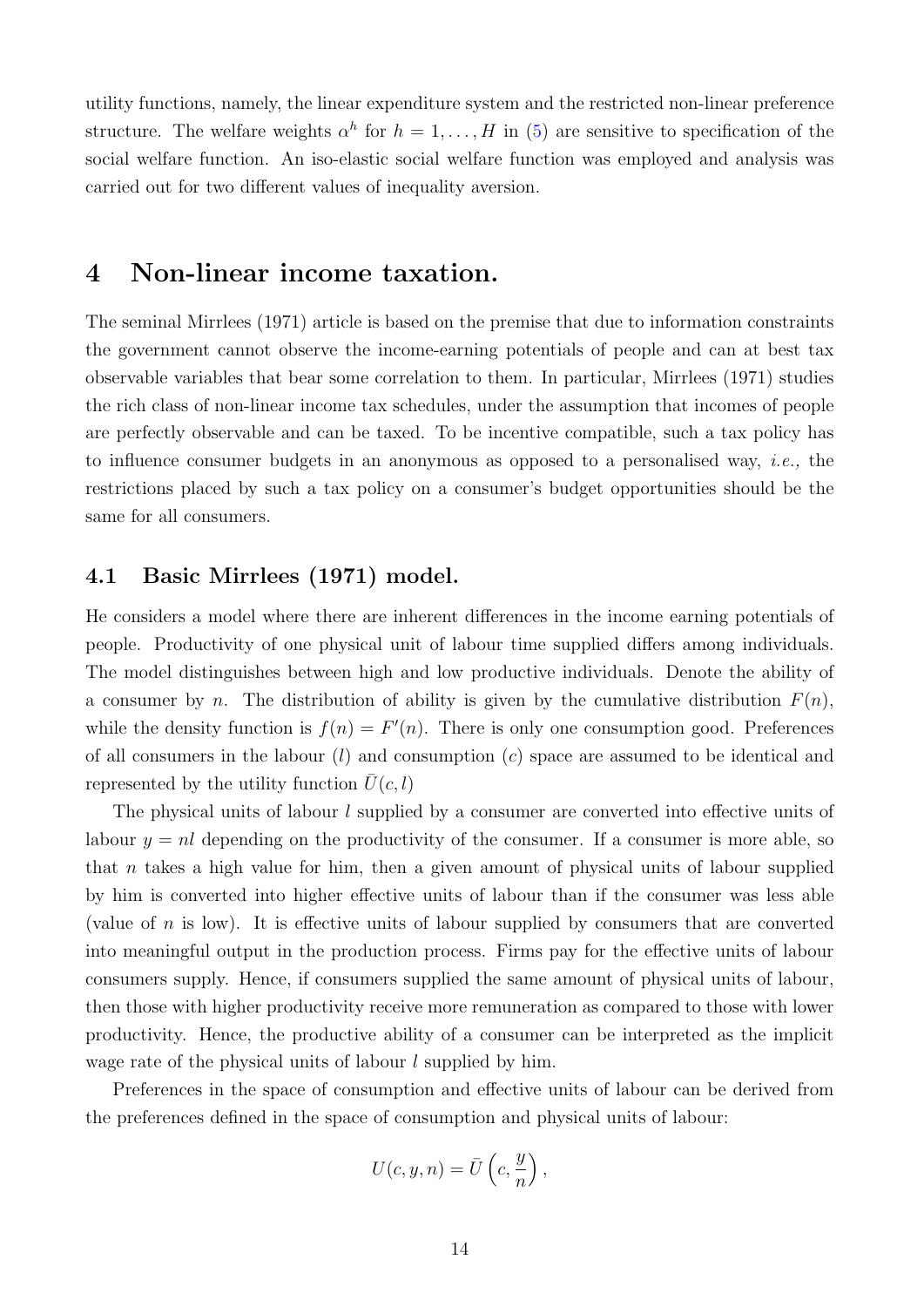where  $\frac{y}{n}$  is the physical units of labour supplied by an n man when he supplies y effective units of labour. The preferences in the space of consumption and effective units of labour will not be identical across all consumers and will vary depending on the productive ability of the consumers.

The production function is linear:  $C = \frac{1}{2}$  $\frac{1}{\alpha}Y$ , where C is the output of the consumption good and Y is the effective units of labour employed as the input.  $\frac{1}{\alpha}$  is the marginal product of the effective units of labour. The linear nature of the production function makes the equilibrium producer price vector  $\langle p_Y, p_c \rangle$  proportional to  $\langle \frac{1}{\alpha} \rangle$  $\frac{1}{\alpha}$ , 1). We adopt a normalisation whereby the producer price of effective units of labour (the wage firms pay for effective units of labour input) is one  $(p_Y = 1)$ . This implies that the producer price of the consumption good is fixed at  $p_c = \alpha$ . With this normalisation, the effective units of labour supplied by a consumer is also his gross (pretax) labour income.

An allocation in this economy is a profile of consumption bundles given by  $a = \{\langle c(n), y(n) \rangle\}_{n=0}^{\infty}$ , where  $\langle c(n), y(n) \rangle$  is the bundle of consumer of type n. Suppose the government wants to raise a fixed amount of government revenue equal to  $\overline{R}$  through taxation. Then the total consumption, including government consumption, and total effective units of labour supply under allocation a are, respectively, given by

$$
C = \int_0^\infty c(n)f(n)dn + \bar{R}, \qquad Y = \int_0^\infty y(n)f(n)dn
$$

Allocation  $\alpha$  is a feasible allocation if it satisfies the technological constraint:

$$
\int_0^\infty c(n)f(n)dn + \bar{R} = \frac{1}{\alpha} \int_0^\infty y(n)f(n)dn.
$$

# 4.2 Non-interventionist competitive equilibrium and comparison of first and second-best policies.

If there was no government intervention in this economy and competitive forces prevailed, then at a market equilibrium it can be shown that more productive consumers will be much better off as compared to the low productive workers. In particular, more productive consumers will also consume more and it is possible that they may be working less. Under assumption of diminishing marginal utility of consumption, this implies the marginal utilities of consumption of highly productive workers will be lower than those of the low productive workers.

#### 4.2.1 First-best policies and incentive compatibility.

If society is inequality averse then, starting from a market equilibrium, gains in social welfare can be achieved through redistribution. For example, if social welfare is sum of individual utilities of people, then it will increase if consumption by the rich (whose marginal valuation of consumption is low) could be reduced and consumption by the poor (whose marginal valuation of consumption is high) could be increased. The ideal (first-best) government policy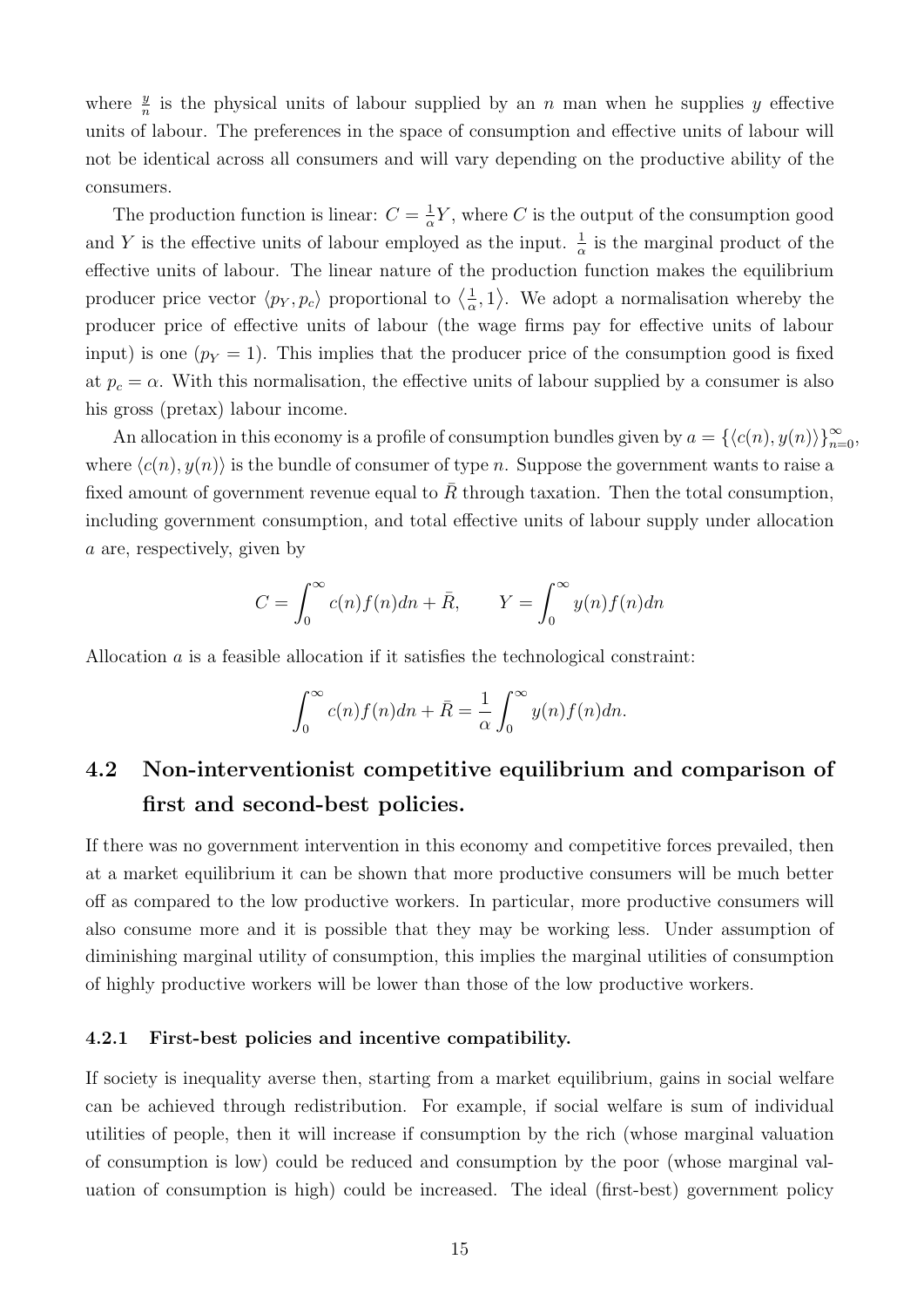instruments that can achieve this redistribution are personalised lump-sum taxes and transfers. They would involve taxing away some lump-sum incomes from the high-type rich and using the tax revenue to finance transfers to the low-type poor. These first-best instruments achieve redistribution with no loss in Pareto efficiency: marginal rates of substitution between goods in both consumption and production are equalised.

This first-best solution to the problem of maximising social welfare is however not feasible in real life. Due to informational constraints the government cannot distinguish between consumers of different abilities. Only the consumers know their true abilities. Since first-best redistribution requires lump-sum taxation of the highly able types, these types of consumers will deny that they have high ability. Since the government cannot verify the true abilities of people, redistribution through first-best instruments is not "incentive compatible:" High ability types have the incentive to lie and "mimic" people of low ability to avoid paying taxes.

#### 4.2.2 Non-linear income tax as an incentive compatible second-best policy.

Although the government cannot observe the abilities of consumers, Mirrlees (1971) assumes that the government can observe how much people are earning  $(i.e., it can observe their gross$ incomes or effective units of labour supplied). It considers taxing the observable wage incomes of people in lieu of their unobservable abilities. The government announces a "common" tax schedule  $\overline{T}(y)$  for all people, which specifies the tax to be paid at every level of gross income. The people then have to choose –  $self\text{-}select$  – how much they would like to work and earn. The income tax schedule, which could potentially be highly non-linear, defines a common budget set for all consumers:

<span id="page-17-0"></span>
$$
c \le \frac{y - \bar{T}(y)}{\alpha} =: C(y)
$$
\n<sup>(6)</sup>

A consumer with ability  $n$  maximises utility subject to this common budget set:

$$
\max_{c,y} \{ U(c, y, n) \mid c \le C(y) \}.
$$

For every ability type  $n$ , the first order condition of this problem implies equalisation of the marginal rate of substitution in consumption (denoted by  $MRS_{y,c}$ ) to the slope of the consumption schedule (when it is differentiable): $17$ 

<span id="page-17-1"></span>
$$
MRS_{y,c}(c(n), y(n)) = C'(y(n))
$$
\n<sup>(7)</sup>

Suppose the resulting allocation is  $a = \{ \langle c(n), y(n) \rangle \}_{n=0}^{\infty}$ . By a revealed preference argument it follows that, at this allocation, their is no welfare gain for a consumer of ability  $n$  from

<sup>&</sup>lt;sup>17</sup>If the tax schedule is kinked, then the consumption schedule is also kinked. It is possible that, in such a situation, consumers of multiple ability types choose the same optimal consumption bundle. This phenomenon is called bunching in the income tax literature.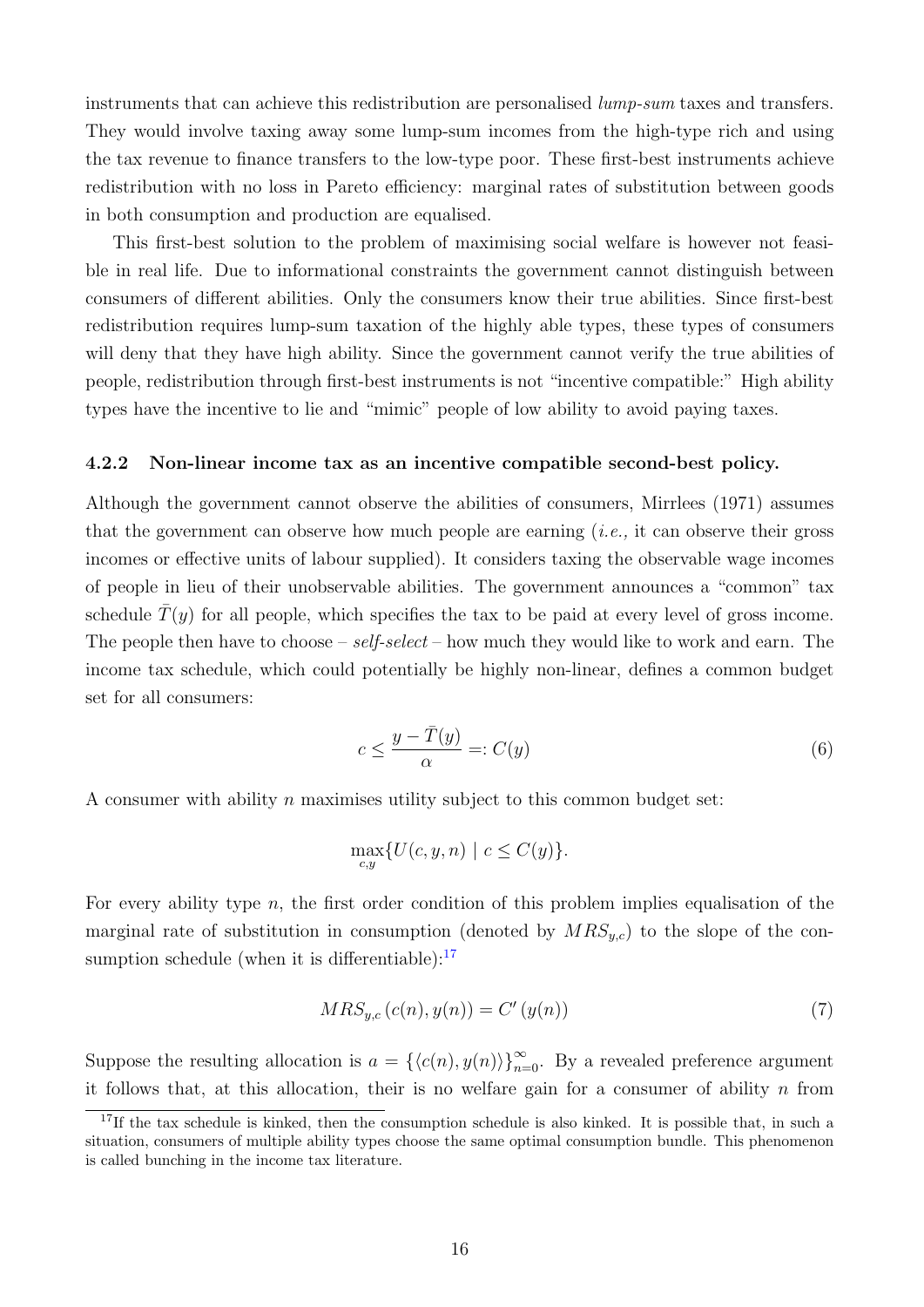mimicking any other consumer of a different ability, say  $n'.^{18}$  $n'.^{18}$  $n'.^{18}$  Hence, such a non-linear income tax is an incentive compatible tax policy instrument.

However, the consequence of using such an income tax is the loss in first-best Pareto efficiency. The marginal tax rate (MTR), the slope of the income tax schedule, is the addition to tax revenue due to an extra rupee of income earned. Since [\(6\)](#page-17-0) implies that

$$
\bar{T}(y) = y - \alpha C(y),
$$

if  $\overline{T}$  is differentiable then, employing [\(7\)](#page-17-1), the MTR for consumer of ability n is given by

$$
MTR(y(n)) = \overline{T}'(y(n)) = 1 - \alpha C'(y(n)) = 1 - \alpha MRS_{y,c}(c(n), y(n)).
$$

Measured in units of the consumption good, the MTR is given by

$$
\frac{MTR(y(n))}{\alpha} = \frac{1}{\alpha} - MRS_{y,c}(c(n), y(n)).
$$

Clearly, the MTR (in units of the consumption good) is the wedge between the the marginal rate of substitution in production as defined by the marginal product of efficiency unit of labour 1  $\frac{1}{\alpha}$  and the marginal rates of substitution in consumption denoted by  $MRS_{y,c}$ . While non-linear income taxation results in an incentive compatible allocation, this will generally not be Pareto efficient, as the marginal tax rates of consumers of different abilities may not all be zero. There may be consumers for whom the MTR is non-zero.

A source of loss in Pareto efficiency due to non-linear income taxation is the disincentive effect on labour supply that it induces. A positive MTR implies the gross wage paid by the producers is higher than the net wage received by the consumers. This could potentially reduce the incentive to work depending on the relative magnitudes of the substitution and income effects induced by the tax. If leisure is assumed to be a normal good, then the substitution and the income effects on labour supply will work in opposite directions, and a decrease in wage rate due to the income tax leads to a reduction in labour supply if the former effect dominates the latter. When this is true, the magnitude of the disincentive effect of wage tax depends on the responsiveness (elasticity) of labour supply to changes in the wage rate. Intuitively, efficiency losses due to income taxation will be minimised when the wage tax (MTR) is higher for people whose labour supply is more inelastic  $(i.e.,$  less responsive to decreases in wages).

$$
U(c(n), y(n), n) \ge U(c(n'), y(n'), n), \ \forall n, n'.
$$

<sup>&</sup>lt;sup>18</sup>Utility maximising bundles  $\langle c(n), y(n) \rangle$  and  $\langle c(n'), y(n') \rangle$  for consumers of abilities n and n' are both points in the budget set  $(6)$ , but since consumer of ability n chooses the former when the latter is also available, it must be the case that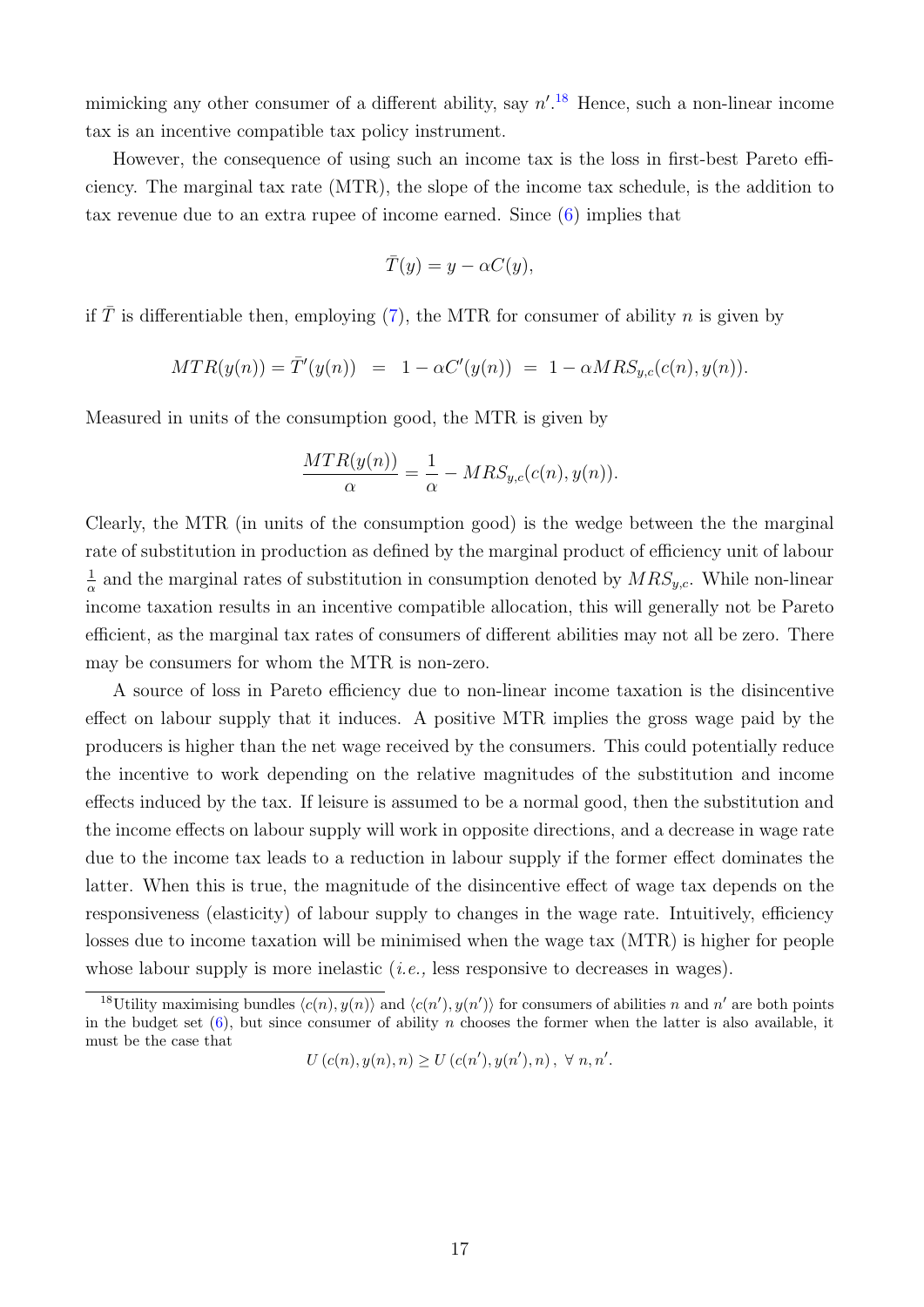### 4.3 Second-best optimal non-linear income tax schedule.

Assuming a social welfare function of the form  $W = \int_0^\infty G(u(n))f(n)dn$ ,<sup>[19](#page-1-0)</sup> the second-best welfare maximisation problem with non-linear income taxation boils down to choosing an income tax schedule  $\overline{T} : \mathbf{R}_{+} \longrightarrow \mathbf{R}_{+}$  with image  $\overline{T}(y)$  and an allocation  $\{y(n), c(n)\}_{n=0}^{\infty}$  to solve:

<span id="page-19-0"></span>
$$
\max \int_0^\infty G\left(U(c(n), y(n), n)\right) f(n) dn
$$
\nsubject to\n
$$
\int_0^\infty \overline{T}(y(n)) f(n) dn \leq \overline{R}
$$
\nand  $\forall n \in [0, \infty), \langle y(n), c(n) \rangle$  solves\n
$$
\max_{y,c} \{U(c, y, n) \mid c \leq \frac{y - \overline{T}(y)}{\alpha}\}
$$
\n(8)

This problem was first posed and solved by Mirrlees (1971). He demonstrated that the constraint set by utility maximisation in problem [\(8\)](#page-19-0) can be replaced by a differential equation that captures the requirement that the optimal tax policy should be incentive compatible. Once this replacement is made, Mirrlees demonstrated that the problem can be readily solved by using known tools in the mathematical theory of optimal control.

The main features of the second-best optimal non-linear income tax schedule derived as a solution to problem [\(8\)](#page-19-0) include:

- It results in an incentive compatible allocation where welfare, consumption, and gross income are non-decreasing in ability. Thus, while better endowed people are better off at the second-best optimum, they also supply more effective units of labour so that the size of the GDP is enhanced and more resources are potentially available for redistribution.
- Production efficiency holds at the second-best, so economy produces on the frontier of the aggregate technology.
- It supports income subsidies (positive transfer payments/negative levels of tax payments) to people with very low ability people. But these transfers/income subsidies are gradually phased out as income level increase.
- MTRs are nonnegative, in particular, they are bounded between 0 and 1. Thus, it is not possible to tax away more than 100% of an increment in income.
- MTRs are positive for all consumers who work at the optimum, except for the consumers with the highest ability in the economy. This shows that the non-linear income tax is distortive and is truly a second-best policy instrument.
- Seade (1977) and Sadka (1977) considered cases where productive ability  $n$  is bounded. In these cases, they show that the MTR for the highest and most productive type of

<sup>&</sup>lt;sup>19</sup>A special case of this social welfare function is the utilitarian social welfare function  $W = \int_0^\infty u(n)f(n)dn$ , where social welfare is sum of individual utilities.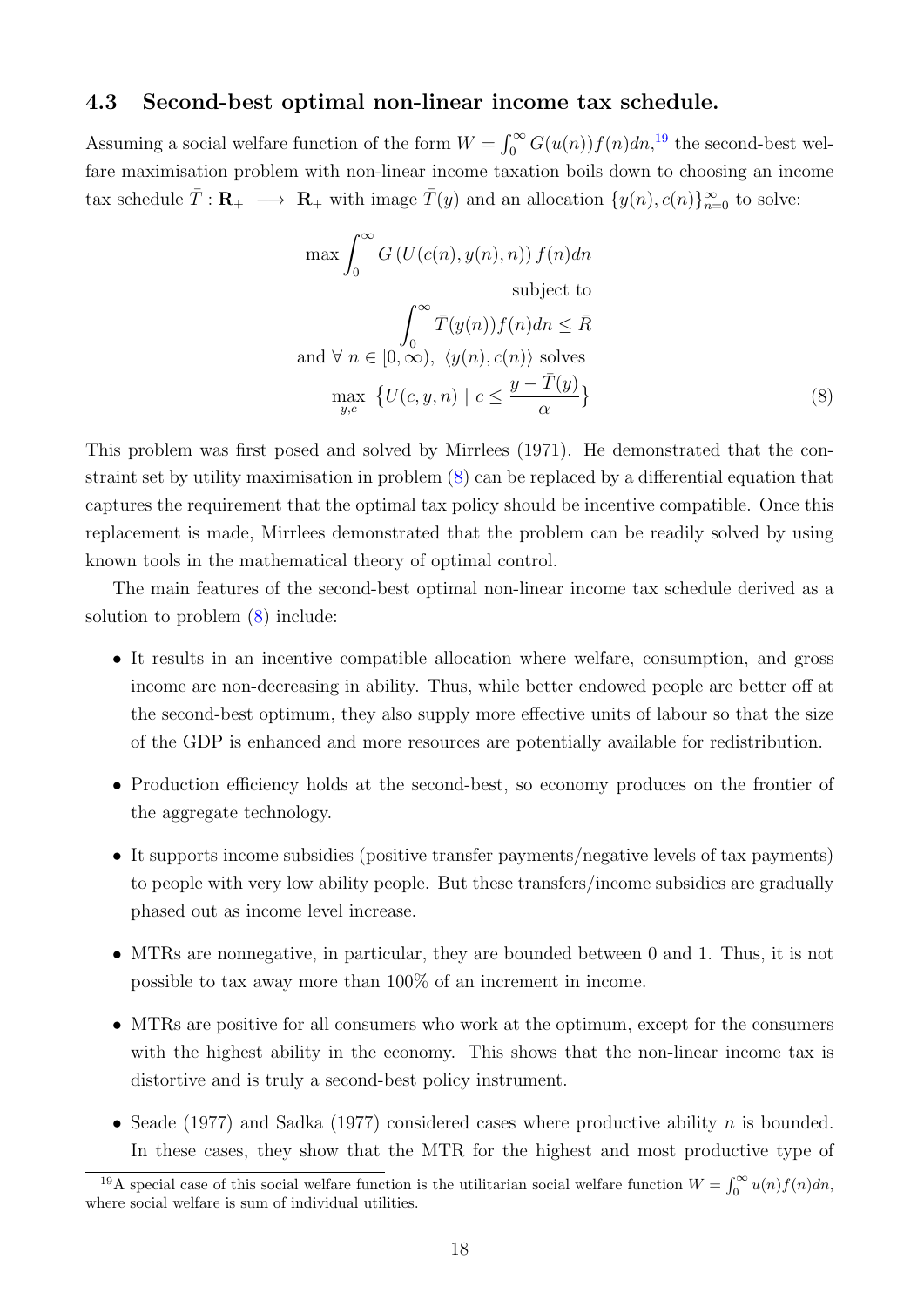workers is zero. Removing price distortions and hence removing disincentives for supplying more labour for the most able type is rewarding as consumers with this ability will then contribute greatly to the GDP.

The following equation from Mirrlees (1971) characterises the MTRs for people of different abilities at the second-best optimum.

<span id="page-20-0"></span>
$$
\left(\frac{1}{\alpha} - MRS_{y,c}(c(n), y(n), n)\right) = -\frac{l(n)\bar{U}_l(c(n), l(n))}{n^2 f(n)} \int_n^{\infty} \left(\frac{1}{\bar{U}_c(c(m), l(m))} - \frac{G'(u(m))}{\lambda}\right) T_{nm} f(m) dm
$$
(9)

where the optimal supply of physical units of labour by consumer of ability n is  $l(n) = \frac{y(n)}{n}$ ,  $u(m) = \bar{U}(c(m), (l(m))$  is the welfare of consumer of ability m at the second-best optimum, and  $T_{nm} = \exp \left[-\int_n^m (l(s)\overline{U}_{cl}(c(s),l(s))\big/(s\overline{U}_c(c(s),l(s))ds\right]$ . If utility function  $\overline{U}$  is additively separable, then  $T_{nm} = 1$ .

The left side of  $(9)$  is the MTR faced by consumers of ability n at the second-best optimum. The term  $\frac{1}{U_c(c(m),l(m))}$  on the right side of [\(9\)](#page-20-0) captures the increase in government revenue when welfare of consumer of ability m is reduced by one unit by reducing his consumption.  $\lambda$  is the social marginal cost of public funds (social marginal cost of raising an additional unit of government revenue). Hence, the term  $\frac{G'(u(m))}{\lambda}$  $\frac{u(m))}{\lambda}$  is the marginal social cost in units of government revenue of reducing welfare of consumer of type  $m$  by one unit.

Thus, the term  $\left(\frac{1}{\tilde{U}_c(c(m),l(m))}-\frac{G'(u(m))}{\lambda}\right)$  $\left(\frac{\mu(m))}{\lambda}\right)$  is the increase in government revenue net of revenueequivalent social cost because of reducing consumer of type  $m$ 's welfare by one unit. Focusing on the case when U is additively separable, [\(9\)](#page-20-0) says that the MTR of consumer of type n depends upon (i) the total net gain in revenue from reducing welfare of every consumer with ability greater than n by one unit, (ii) the total disutility of work as measured by  $-l\bar{U}_l$ , and (iii) ability n and the number of n type people,  $f(n)$ .

# 4.4 Modern reformulation of Mirrlees (1971) characterisation of optimal income tax schedule.

The Mirrlees (1971) characterisation of optimal MTR in [\(9\)](#page-20-0) is difficult to interpret and not readily useful for empirical application. Employing a methodology based on tax reforms, this characterisation has been presented in a form that is more amenable for interpretation and empirical applications by Saez (2001), Brewer, Saez, and Shephard (2010), and Picketty and Saez (2013).

Suppose cumulative distribution function of income at the second-best optimum is  $H(y)$ and the corresponding density function is  $h(y) = H'(y)$ . For simplification, let us assume that

- $\alpha = 1$ , so that the budget constraint is  $c = y \overline{T}(y)$ , and c can be interpreted as the disposable income and  $y$  as gross (pre-tax) income.
- Preferences are quasi-linear in consumption so that there are no income effects on choice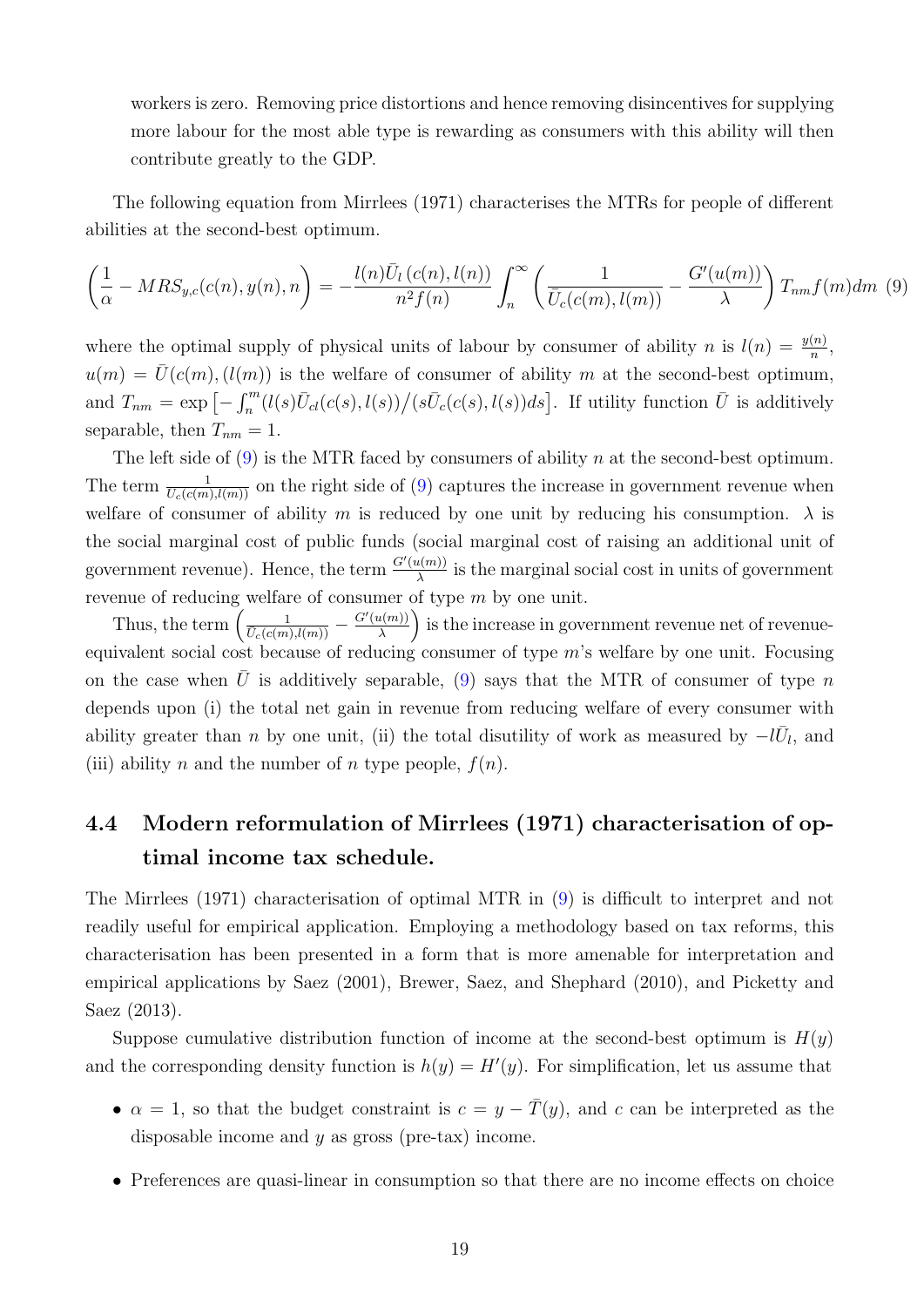of  $y^{20}$  $y^{20}$  $y^{20}$ 

Let  $\bar{y}$  be an arbitrary level of gross income. By employing a marginal tax reform methodology, Saez (2001) shows that the optimal top marginal tax rate for incomes above  $\bar{y}$  is given by

<span id="page-21-0"></span>
$$
\frac{\bar{T}'(\bar{y})}{1 - \bar{T}'(\bar{y})} = \frac{(1 - \bar{g})\left(\frac{y_m}{\bar{y}} - 1\right)}{\varepsilon \frac{y_m}{\bar{y}}},\tag{10}
$$

where  $\bar{q}$  is the average social marginal utility of consumption in units of government revenue (welfare weight) of top bracket individuals, *i.e.*, of people with income at least equal to  $\bar{y}$ ,  $\varepsilon$  is the elasticity of labour supply, and  $y_m$  is the mean income of people with income more than  $\bar{y}$ .

The left side of [\(10\)](#page-21-0) is the MTR at  $\bar{y}$  as a proportion of increment in disposable income per unit increase in gross income. The right side shows that  $MTR(\bar{y})$  is zero when  $\bar{y}$  is equal to  $y_{max}$ , which is defined as the highest income level in the economy.

The Pareto distribution characterised by  $\bar{y}$  and a is given by

$$
H(y) = 1 - \left(\frac{y}{\bar{y}}\right)^{-a} \quad \forall y \ge \bar{y}, \ a > 1.
$$

For Pareto distributions, the ratio  $\frac{y_m}{\bar{y}}$  is exactly equal to the constant  $\frac{a}{a-1}$ , independent of  $\bar{y}$ . Vilfredo Pareto discovered that for most empirical income distributions, the ratio  $\frac{y_m}{\bar{y}}$  is a constant different from one beyond a certain level of income, say  $\bar{y} = y^*$  (see Pareto (1965). Thus, tails of most empirical income distributions (*i.e.*, for values of income greater than  $y^*$ ) behave like a Pareto distribution. Therefore, [\(10\)](#page-21-0) shows that the top marginal tax rate  $MTR(\bar{y})$ is a non-zero constant when  $\bar{y}$  is greater than  $y^*$  but not equal to  $y_{max}$ . Hence, the zero top marginal tax rate is applicable only for the topmost able guy in the economy.

After deriving a expression for the optimal top marginal tax rate, we consider the optimal marginal tax rate at any level of income  $\ell$  y. This is given by

<span id="page-21-1"></span>
$$
\frac{\overline{T}'(y)}{1-\overline{T}'(y)} = \frac{1}{\varepsilon} \cdot \frac{1-H(y)}{y \ h(y)} \cdot (1-g(y)),\tag{11}
$$

where  $q(y)$  is the average social marginal welfare weight for individuals with incomes above y and  $\varepsilon$  is a weighted average of effective labour supply elasticities of individuals with income more than y. Thus, [\(11\)](#page-21-1) shows that the optimal MTR is high at income level y, when  $q(y)$  is low. As expected, [\(11\)](#page-21-1) shows that the optimal MTR is inversely related to the labour supply elasticity  $\varepsilon$  – the more inelastic is labour supply, the less are the disincentive effects of higher MTRs on labour supply.

When  $1-H(y)$  is high then the number of individuals with incomes above y is high. A high MTR at this level of income increases significantly the tax revenue collections from individuals

 $20$ For more general preference structures see Saez (2001).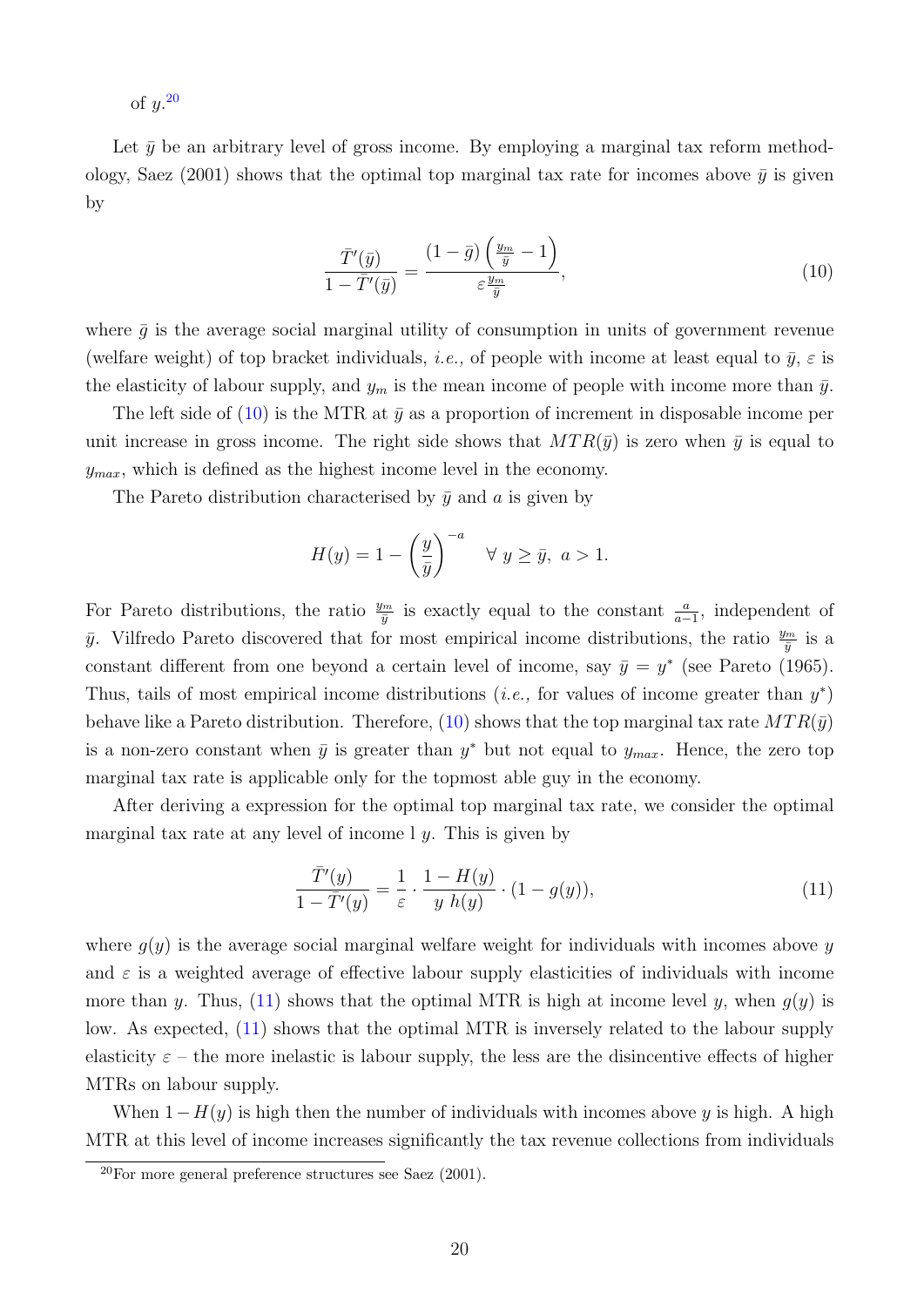with incomes above y. At the same time, for people with income equal to  $y<sub>1</sub>^{21}$  $y<sub>1</sub>^{21}$  $y<sub>1</sub>^{21}$  a higher MTR at y implies a greater disincentive to work and hence a reduction in tax revenue for the government. This disincentive effect on labour supply can be shown to depend upon  $yh(y)$ . Hence, optimal MTR is high when  $1 - H(y)$  is high relative to  $yh(y)$ . The fraction  $\frac{1-H(y)}{yh(y)}$  is called the hazard ratio. It is constant for a Pareto distribution. For most empirical income distributions, it initially decreases and then increases and converges to a constant value after a certain level of income say  $y^*$ .

Saez (2001) and Brewer, Saez, and Shephard (2010) have employed [\(10\)](#page-21-0) and [\(11\)](#page-21-1) to compute optimal marginal tax rates for the US and UK, respectively. Saez (2001) finds that for incomes starting from  $y^* = \$150,000$  to close to the very top, the ratio  $\frac{y_m}{\bar{y}}$  is roughly a constant around 2 for the US. For the UK, the hazard ratio is very high at the bottom of the income distribution and falls as income increases and then rises slightly until it becomes flat around 0.6. This implies a value of the Pareto parameter a equal to 1.67. Various estimates of the elasticity parameter  $\varepsilon$  in [\(11\)](#page-21-1) along with this value of a yield various estimates of the optimal top MTR (for the top 1% in the income distribution) for the UK. For example, with an estimate of  $\varepsilon = 0.46$ , and for a Rawlsian social welfare function, the optimal top MTR is 56.6%, which is close to the actual top MTR equal to 52.7%. If values of elasticities are taken around 1 standard deviation of 0.46, the optimal top MTRs lie in a range, 50.4% to 64.5%. The MTRs at all income levels have also been simulated for different estimates of elasticities and specifications of the welfare weights.

# <span id="page-22-0"></span>5 Optimal tax-mix: Case for uniform rate of commodity taxation under non-linear income taxation.

Here we consider general tax schedules that allow taxation of both income and commodities, i.e., tax is a function both of the amounts of commodities purchased and of income earned:  $T(y, x_1, \ldots, x_N)$ . This formulation allows non-linear taxation of both commodities and income. A special case, which is commonly observed in real life, is one where linear commodity taxes are combined with non-linear income taxation:

$$
T(y, x_1,..., x_N) = \sum_{i=1}^N t_i x_i + \bar{T}(y).
$$

An important theoretical result in the literature on mixed taxation that has greatly influenced design of real-life income and commodity tax policies is by Atkinson and Stiglitz (1976).

Theorem 1 (Atkinson and Stiglitz (1976)) When non-linear income taxation is also an instrument available to the government, then employing (a highly differentiated system of ) commodity taxation is redundant when consumer utility functions are weakly separable between labour and all consumption goods taken together.

<sup>&</sup>lt;sup>21</sup>Intuitively, their number is given by the density  $h(y)$ .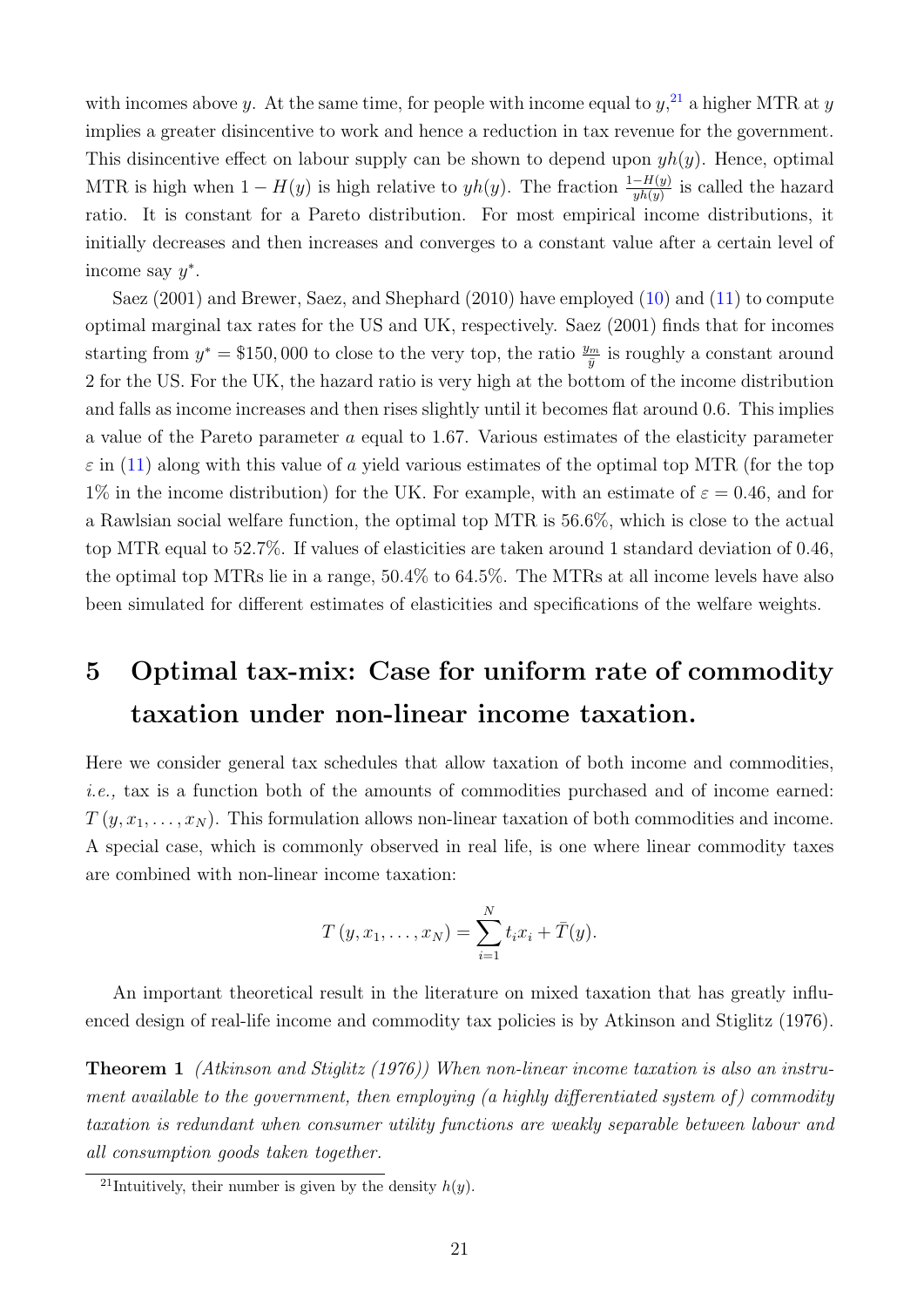Under the assumptions of the theorem, its conclusion implies that government's redistributive objective and revenue requirements are best met with least loss in efficiency by non-linear income taxation supplemented by a uniform rate of commodity taxation. This is in contrast to the MPRR for optimal commodity taxation, where commodity tax rates will generally vary across different commodities.

Although limited in its application to only separable preferences, this theoretical result by Atkinson and Stiglitz (1976) has been invoked several times in the literature and by policy makers to argue that commodity taxation provides only an indirect means of tackling inequality and that redistributive goals can be more effectively achieved by measures that directly tax incomes of people from various sources, while also simultaneously conferring benefits in the form of transfers and tax credits to the really needy groups in the society.<sup>[22](#page-1-0)</sup> These theoretical findings on optimal tax mix greatly simplify the design and implementation of commodity and income tax policies providing relief to tax administration. Enforcing a finely differentiated system of commodity taxation along the lines of the MPRR with a redistributive motive in mind involves huge administrative and monitoring costs and can be expected to result in reduced levels of compliance.

Thus, many OECD countries tend to adopt only a single or at most a few VAT rates. The EU does not permit most member states to levy more than three VAT rates – a standard rate and two reduced rates, where the latter can include zero rating of commodities such as food items and children's clothing. The Mirrlees Review, in its chapter on VAT by Crawford, Keen, and Smith (2010) recommends movement to a uniform rate of VAT for UK. These authors study the impact of a reform package for UK that replaces the existing differentiated VAT structure (which includes a standard rate of 17.5% and reduced rates of 5% and 0%) for a 17.5% uniform rate of VAT, whose effect on equity is neutralised by a 15% increase in all income support, income-based jobseeker's allowance and tax credit rates, and in the associated housing benefit and council tax benefit thresholds. They argue that, while the switch to a single rate of VAT results in financial losses for all income groups, when the compensating measures for the targeted groups are taken into account, households in the lowest income group gain on average £2.50 per week, whereas those at the top lose around £25 per week. The package leads to a net increase in tax revenue to the government, as the VAT reform raises much more than the cost of the compensating package.

These arguments thus lay the onus of achieving redistributive goals mainly on direct tax/ transfer measures, leaving VAT and other forms of commodity taxation as instruments that primarily contribute to the government's tax revenue. Focus then shifts away from the study of redistributive impacts of commodity taxes to the study of their revenue impacts,  $e.g.,$  to the study of whether introduction of the VAT leads to generation of higher tax revenues and higher tax-GDP ratio (*i.e.*, to questions such as: "Is VAT a money machine?")<sup>[23](#page-1-0)</sup> However, even as a tool of tax revenue collection, in many developed countries, the role of VAT is secondary to

 $22$ See Crawford, Keen, and Smith  $(2010)$ .

<sup>&</sup>lt;sup>23</sup>See for instance Keen and Lockwood  $(2006, 2010)$ .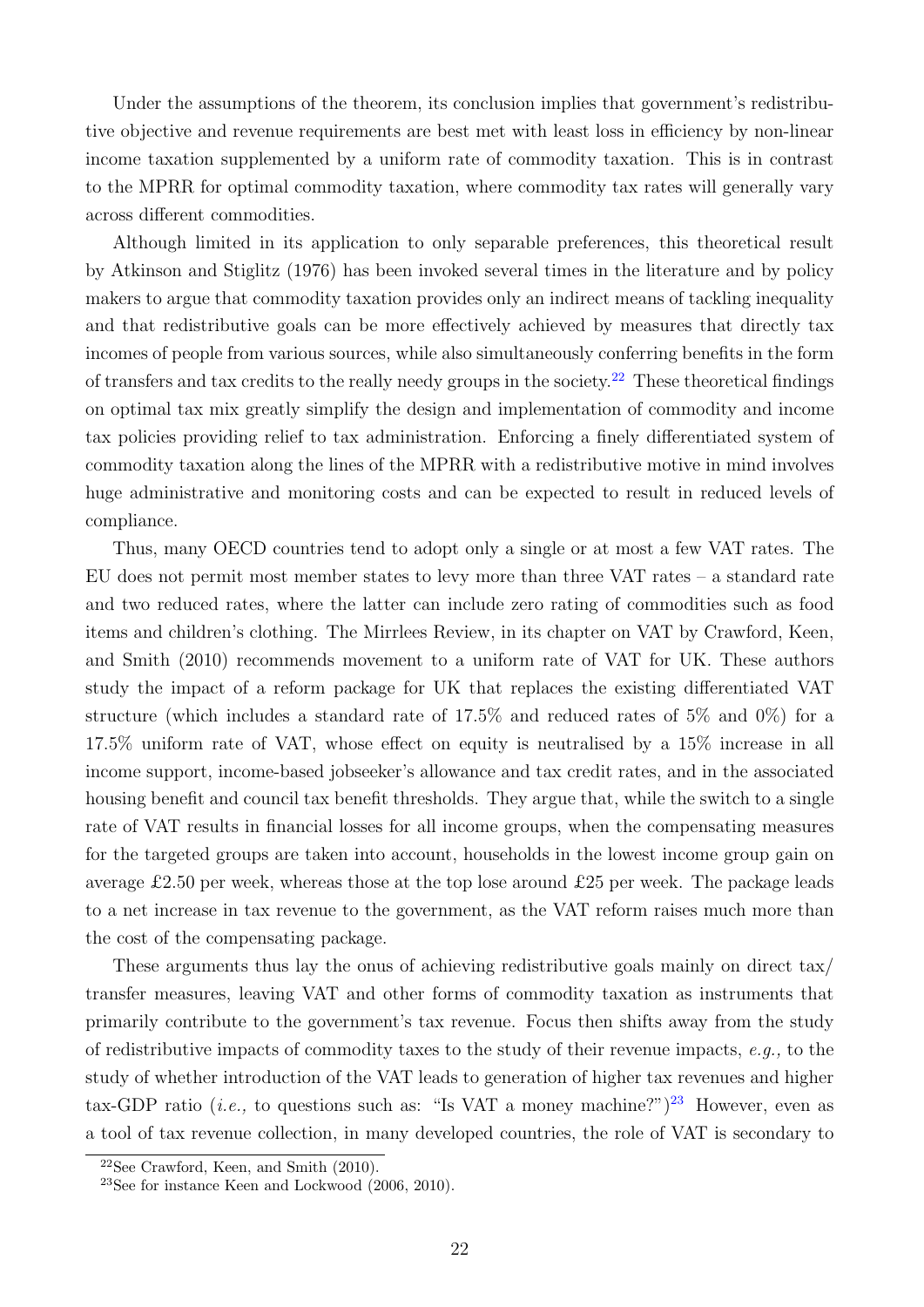instruments of direct taxation. For example, the average share of revenue from taxing income, corporate profits, and capital gains in the total tax revenue in OECD countries was 34% in 2014/15 (with 49% in USA, 48% in Canada, over 63% in Denmark, and over 40% in most other Scandinavian and Western European countries). While, the average share of revenue from taxing goods and services in OECD countries was 32% (with 17% in USA, 23% in Canada, and ranging from 20 to 33% in many Western European and Scandinavian countries.)<sup>[24](#page-1-0)</sup>

# 6 Case for highly differentiated commodity taxation in India and increasing progressiveness of the income tax at the top.

### <span id="page-24-0"></span>6.1 Incentive compatibility of income taxation.

The results discussed above in the theoretical literature on income taxation and optimal mixed taxation rested on two key assumptions, namely, (i) income levels of people are perfectly observable by the government and (ii) incomes generated in all sectors of the economy are taxed.

However, as is evident in the real world, the government cannot perfectly observe incomes of people. Tax evasion and build-up of black money is a ubiquitous problem faced by both developed and developing economies. There is a tendency to misreport (usually under-report) true income to reduce tax liability and/or claim higher means tested government transfers. Thus, in reality, non-linear income tax too fails to be a perfectly incentive compatible tax policy. Secondly, incomes generated in some sectors of the economy may be constitutionally exempt from income taxation.

These two issues have significant relevance for understanding the trends in income taxation in India.

### <span id="page-24-1"></span>6.2 Tiny share of income tax payers in India.

The data released by Central Board of Direct Taxes (CBDT) of India reveals that only a small percent of the Indian population pays income taxes: In the assessment year 2015-16, only 1.7% of Indians filed income tax returns, and 93.3% of these declared incomes between Rs. 1-2.5 lakhs and so were exempted from paying any tax. Thus, the actual percentage of people paying income tax in India is very small.<sup>[25](#page-1-0)</sup>

This could be attributed to both low tax capacity and low tax effort in India. Tax capacity has been defined as "the ability of a government to raise tax revenues based on structural factors including the level of economic development, the number of 'tax handles' available, and

<sup>&</sup>lt;sup>24</sup>See https : //stats.oecd.org, Comparative Tables of the OECD Revenue Statistics.

<sup>&</sup>lt;sup>25</sup>See https : //www.incometaxindia.gov.in/Pages/Direct – Taxes – Data.aspx and https : //timesof india.indiatimes.com/business/india − business/toi − budget − 2018 − special − income −  $tax - pavers - in - indica - are - minuscule/article show/62538779.cms.$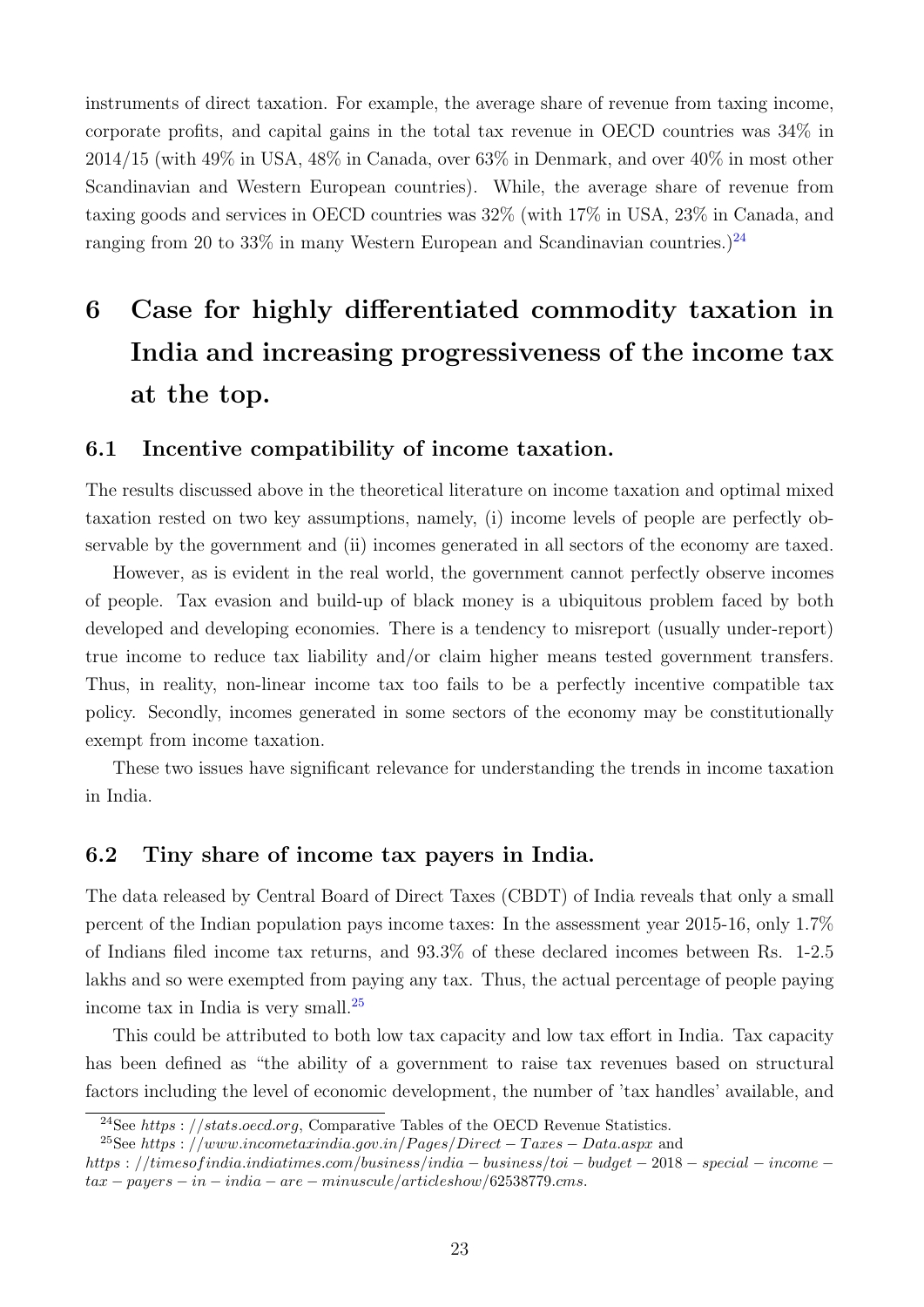the ability of the population to pay taxes," see Chelliah (1971). Tax effort, on the other hand, is "a measure of how well a country is using its taxable capacity, that is, tax effort is the ratio of actual tax revenue to taxable capacity<sup>[26](#page-1-0)</sup> see Bahl (1971).<sup>[27](#page-1-0)</sup> According to Oxfam Annual Report for India (2016-17), India performs poorly on both counts. Its tax effort is 16.7% of the GDP, which is around 53% of its tax capacity.

According to OECD (2016), raising tax revenue poses many challenges in developing countries due to factors such as weak tax administrations, low taxpayer morale and compliance, corrupt and poor governance, prevalence of hard-to-tax sectors, a small tax base, and missing reciprocal link between tax and public and social expenditures. These factors contribute to tax evasion and prevalence of significant sectors that are untaxed. These combined with predominance of low levels of income reduce tax capacity and tax effort in developing economies.

In India, incomes generated in the huge informal sector by workers such as electricians, contractors, masons, hair-dressers, cleaners, hawkers, caterers, restaurateurs, etc., are not verifiable. It is possible that a significant number of self employed in this sector earn incomes above the maximum permissible level that is untaxed but do not report them. There are also incentives for many workers in this sector to under-report their incomes to claim benefits from targeted welfare programmes of the government. As noted by Hanna and Olken (2018), most developing countries in the world rely on proxy-means tests based on directly verifiable and observable information on household assets or amenities rather than on self-reported incomes to classify and target households that are deserving of benefits. However, in the case of India, these authors note that targeting is implemented without a proxy-means test.

A large proportion, nearly 95% of rural families earned less than Rs. 2.5 lakhs in fiscal year 2014-15 and were exempt from income taxation. There are also several categories of income earners such as farmers who do not have to pay any income tax even if they earn incomes above above the maximum permissible level that is untaxed. Thus, the entire agricultural sector in India, which consists of more than half the population, is out of the tax net. In the urban areas, self-employed professionals and consultants such as doctors and lawyers pay a lower rate of income tax as compared to salaried employees. It is intuitive that under-reporting will be very common in the former group as their earnings will not be directly observable, while compliance will be high in the latter group whose taxes on wages are directly withheld.

## <span id="page-25-0"></span>6.3 Income inequality in India and income taxation.

A recent survey by Oxfam International (Oxfam (2018)) shows that India witnessed an unprecedented increase in inequality between the years 2016-17 to 2017-18. While in the former year, the richest 1% of the population held 58% of the country's total wealth (which was above the global figure of  $50\%$ ), in the latter year, the top  $1\%$  of the population held 73% of the country's total wealth. The survey also showed that the wealth of India's richest 1% increased by over Rs 20.9 lakh crores during 2017, an amount equivalent to total budget of the central

<sup>26</sup>Both as percentage of GDP

<sup>27</sup>Mukherjee (2017) estimates tax capacities and tax efforts of Indian states.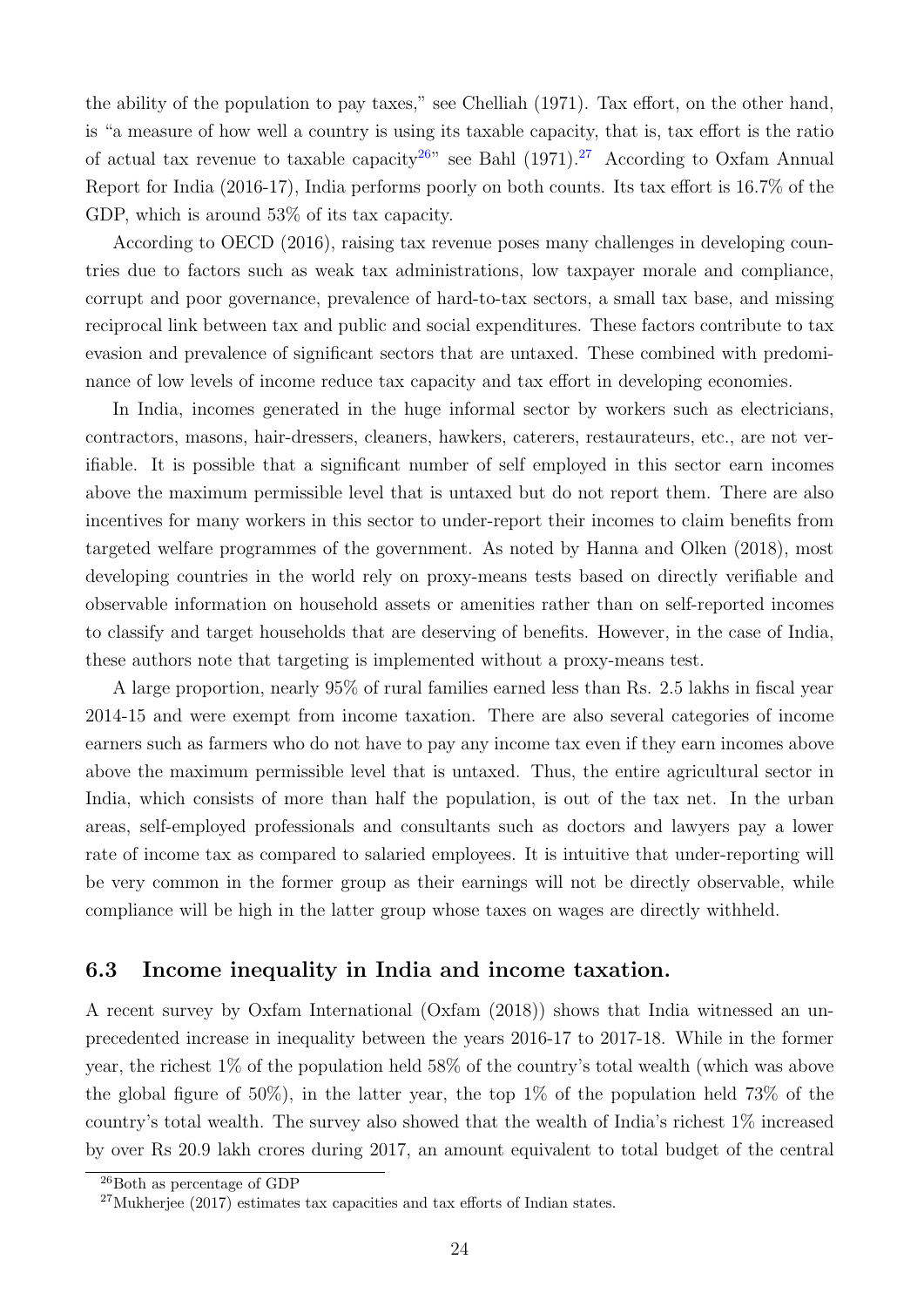government in 2017-18. On the other hand, the country's poorest half percent saw their wealth rise by just 1%. According to the Oxfam survey, there were 101 dollar billionaires in India in 2018, of which seventeen were added during the year 2017-18. During this period, wealth of the dollar billionaires increased by over Rs. 4.89 lakh crores to Rs. 20.67 lakh crores (reference economic times summary of Oxfam).

According to the World Inequality Report by Alveredo et al (2018), the share of national income accruing to the top  $1\%$  earners touched  $22\%$  in 2014, while the share of top  $10\%$  was around 56%. The report states that inequality has risen substantially from 1980s onwards, following the profound transformations in the economy that centred on the implementation of deregulation and opening-up reforms.

This rise in inequality is reflected also in the income tax collections in the economy. In the fiscal year 2015-16, 90% of population earned income less than Rs. 2.5 lakhs, the maximum permissible level of income that is untaxed. Income tax data of India also indicates that only 0.35% of the tax payers declared incomes above Rs 50 lakhs, while 6.28% declared a taxable income between Rs. 2.5 and 25 lakhs. Around 11% of the total tax payers contribute to 76% of the total tax revenue. Thus, a very small proportion of the tax payers pay disproportionate amount of taxes.

Moreover, even within this class, evasion levels are very high. According to the report by Oxfam (2018), the top 1% of the global earners is evading an estimated \$ 200 billions in tax. In particular, developing countries are losing at least \$170 billion each year in forgone tax revenues from corporations and the super rich.

### 6.4 Increasing the progressiveness of tax system in India.

The alarming increase in inequality in India in the recent past that has been discussed in the previous section (Section [6.3\)](#page-25-0), coupled with the low tax effort and capacity, call for a redoubled effort to increase progressiveness of the tax system in India and to improve tax administration in order to garner more tax revenue to meet both redistributive and developmental objectives.<sup>[28](#page-1-0)</sup>

## 6.4.1 Increasing progressiveness of income taxation at the top of the income distribution.

Given the problems of tax evasion, significant sectors that are constitutionally untouched by income taxation, and predominance of levels of incomes too low to be taxed, there are limits to which income tax can be used as an effective policy tool for redistribution and raising government revenue. Nevertheless, there seems to be still some scope for increasing the progressiveness of income taxation for India at the higher end of the income distribution.

<sup>&</sup>lt;sup>28</sup>Progressiveness of a tax structure measures the rate at which the average tax rate or the tax burden (the share of tax in total income) increases with increase in income. If the average tax rate (ATR) increases with increase in income then the tax system is progressive. If it decreases (respectively, stays constant) then the tax system is regressive (respectively, proportional).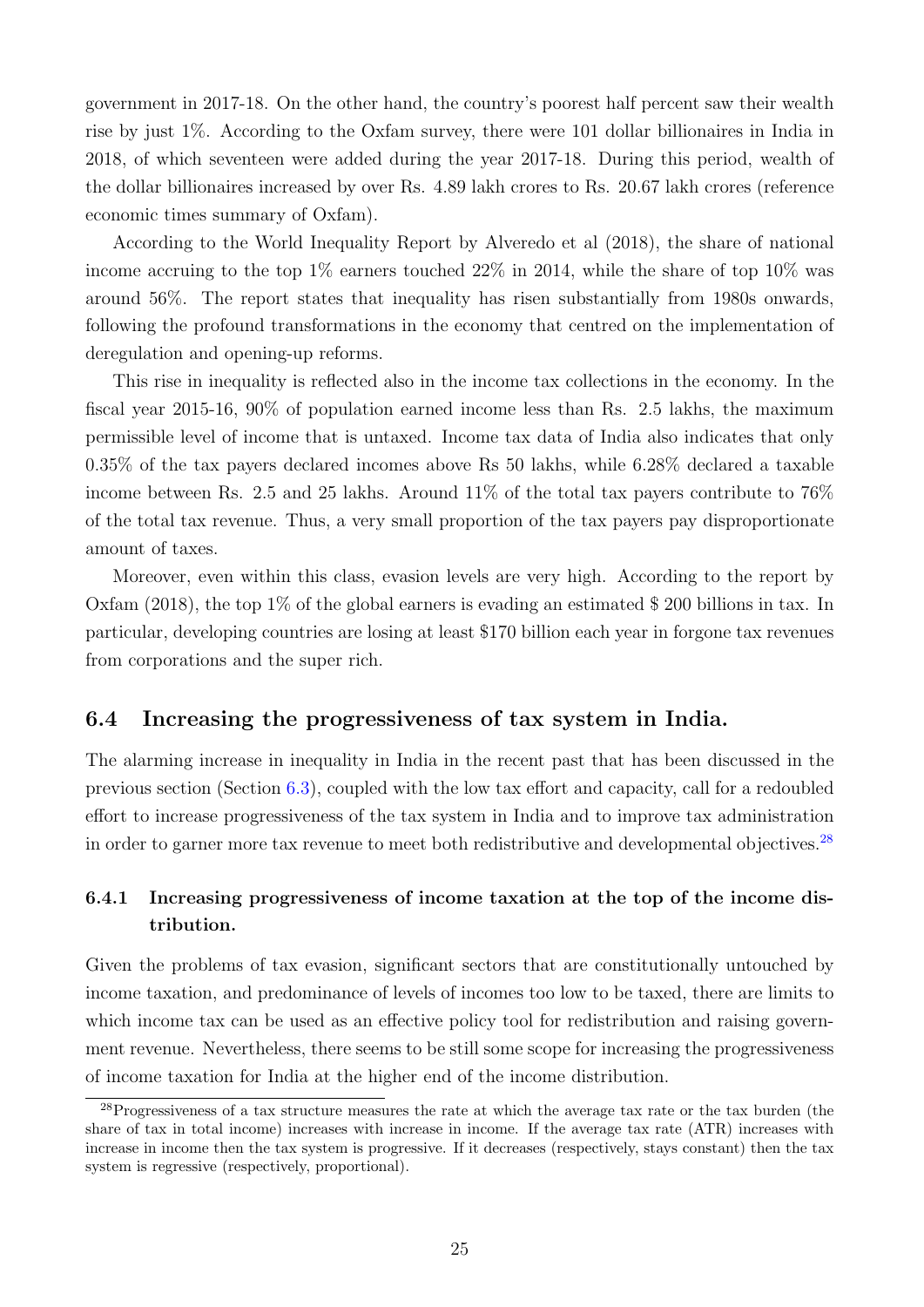The design of the current income tax brackets (2019-20) can help understand this scope. The high tax brackets (when we include the surcharges at the rate of 10% of assessed income tax for incomes between Rs. 50 lakhs and Rs. 1 crore and at the rate of 15% of assessed income tax for incomes above Rs. 1 crore) imply that, effectively, the high income tax brackets in India are

| Taxable income                 | Tax rate |
|--------------------------------|----------|
| Above Rs. 10 lakhs to 50 lakhs | $30\%$   |
| Above Rs. 50 lakhs to 1 crore  | 33\%     |
| Above Rs. 1 crore              | 34.5%    |

Thus, for the huge range of incomes above Rs. 10 lakhs, there is very little variation in the income tax rates. This range includes not only the salaried people with incomes very close to Rs. 10 lakhs but also the growing set of Indian billionaires (including dollar-billionaires). Recalling the formula for the optimal marginal tax rates in [\(11\)](#page-21-1) and assuming that the hazard rate and the effective labour supply elasticity  $\varepsilon$  are nearly constant across all the three high income brackets,<sup>[29](#page-1-0)</sup> this implies that the social welfare weights on people with incomes above Rs. 10 lakhs do not vary much. The social welfare weight given to a billionaire seems not to be so different from the welfare weight of a salaried employee earning Rs. 10 lakhs.

This implies that, under the assumptions made above, increasing progressiveness of the income tax at the upper end of the income distribution is tantamount to a more fine differentiation of social welfare weights attributed to people earning incomes in these high brackets. The topmost marginal tax rates in more egalitarian countries are much higher than the 34.5% in India. In 2018, most OECD countries had top marginal tax rates above 40%, with Sweden topping this list with top marginal tax rate of 60% followed by Denmark, Japan, France, Austria, Greece, and Canada, all of which have top marginal tax rates above 50%. The top marginal tax rates in UK and US were  $45\%$  and  $43.7\%$ , respectively.<sup>[30](#page-1-0)</sup>

Better estimates of optimal top marginal tax rates and marginal tax rates in general can be obtained by employing formulae given in [\(10\)](#page-21-0) and [\(11\)](#page-21-1), when we also have good estimates of effective-labour supply elasticities (responsiveness of gross earnings to changes in the marginal income tax rates) and a knowledge of the tail of the empirical income distribution in India, which will permit computation of the hazard rate for India. Assuming inequality aversion, this information needs to be coupled with an appropriate system of welfare weights, which differentiates incomes of tax payers and attributes lower and lower weights to higher and higher levels of incomes. The rate at which the society discounts welfare of the super rich depends on the extent of society's aversion to inequality at the tail of the income distribution for countries like India, where it is people with incomes in this range that predominantly contribute to income tax revenue. Tax reforms that can increase progressiveness of the income tax at the tail of the income distribution, may require an increase in societal preferences for inequality aversion. It is then that the marginal tax rates on the super rich will be significantly higher than the rest

 $^{29}$ Recall that, empirically, the hazard rate takes a constant value after a certain level of income.

<sup>&</sup>lt;sup>30</sup>See https : //stats.oecd.org/Index.aspx?DataSetCode = TABLE\_I7.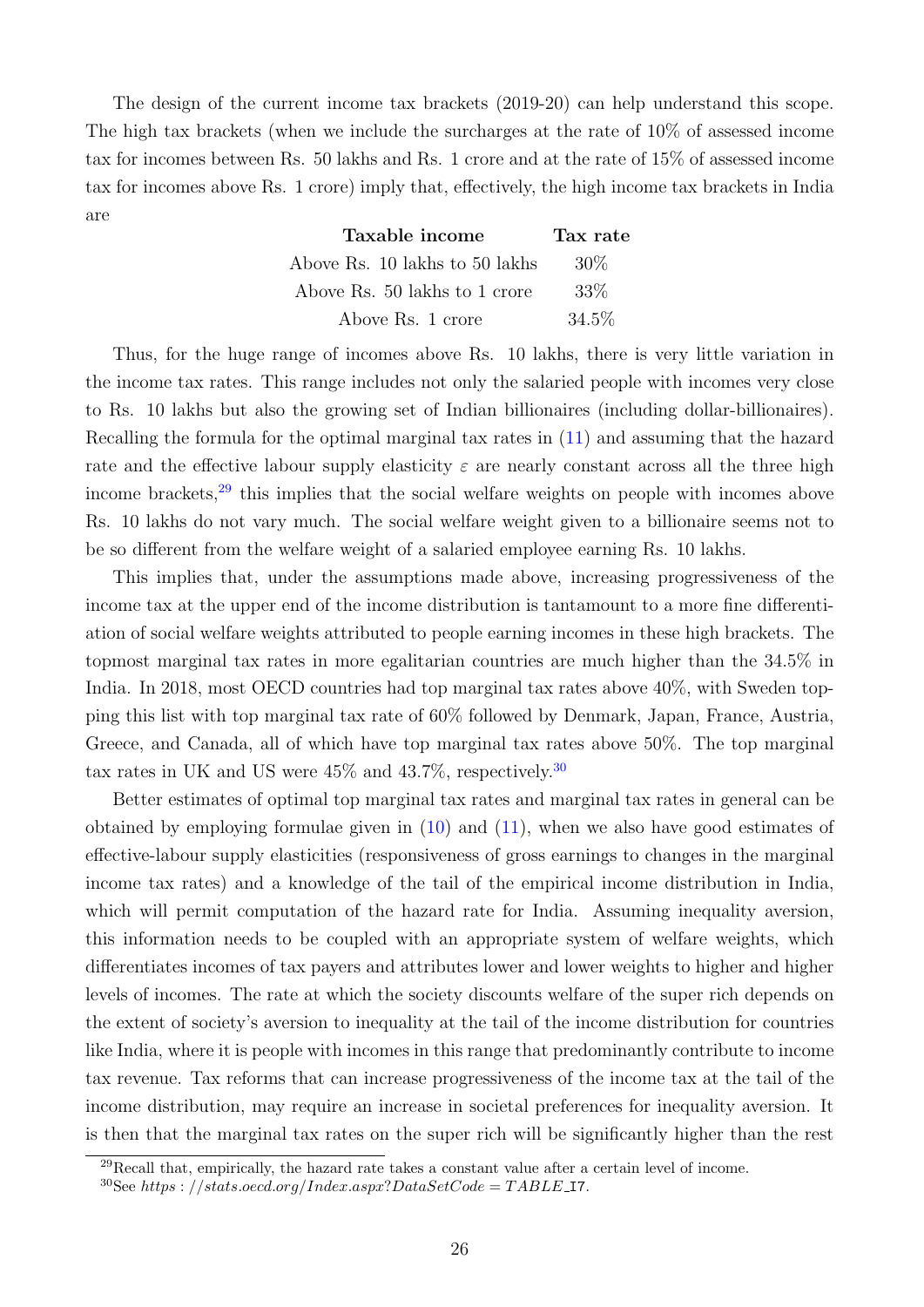of the population (including the rest of the population in the tail of the income distribution).<sup>[31](#page-1-0)</sup>

#### 6.4.2 Reliance on commodity taxation.

The applicability of the Atkinson and Stiglitz (1976) result on the redundance of commodity taxation when income tax is available as a policy tool is severely undermined when income is imperfectly observable and where there exist sectors in the economy, where incomes are constitutionally non-taxable, as in the case of India. See Sections [6.1](#page-24-0) and [6.2.](#page-24-1)

While it may be difficult to observe individual incomes, transactions in commodities between firms and consumers are more transparent in real life. This makes commodity taxation a more incentive compatible instrument than income taxation. While there is a leakage in the income tax base due to unobservability of income or presence of constitutionally non-taxed sectors, the commodity tax base is more immune to such a leakages. Income that escapes taxation can be taxed from the expenditure side using commodity taxes.

Thus, tax revenue can be collected in the form of commodity tax revenue even from the informal and agricultural sectors where incomes of people are not observable for taxation or are exempt from income taxation in India. Income-tax evasion at the higher end of the income distribution can also be partly neutralised by commodity taxation.

Thus, it is not surprising that economies like India tend to rely more on commodity taxation than the OECD countries. The share of commodity taxes in total tax revenue in India was around 67% in 2014, while that of direct taxes was only 33%.

#### 6.4.3 Achieving progressiveness through commodity taxtion.

Given the Atkinson and Stiglitz (1976) result on the superiority of income tax over commodity taxes, there has been little focus on exploring the potential of commodity taxation for increasing the overall progressiveness of the tax system. It has often been thought that commodity taxes are inherently regressive.<sup>[32](#page-1-0)</sup> Such views tend to focus mainly on the efficiency considerations involved in the design of the commodity tax structure, which are based on the inverse-elasticity concept requiring high rates of taxes on goods with relatively more inelastic demands. As argued in Section [3.2.1,](#page-9-0) these generally tend to be necessities, which are known for forming a sizeable part of the consumption baskets of the not so wealthy.

However, the MPRR characterises the optimal commodity tax structure based on both equity and efficiency considerations. Assuming an inequality averse society, in principle, progressiveness of the overall tax system can be enhanced through commodity taxation by taxing more and more heavily goods whose consumptions are concentrated among the more and more

<sup>&</sup>lt;sup>31</sup>This is assuming that the disincentive effects of high rates of taxation are small or not too significantly different at high levels of income. Or, even when there is a variation in the elasticity of earnings of people with respect to marginal tax rate, it is possible that, analogous to examples given in for commodity taxes, equity considerations can offset loss in welfare due to the disincentive effects of higher marginal tax rates. This remains to be verified by further empirical work in this area in the Indian context.

<sup>&</sup>lt;sup>32</sup>See, for instance, https : //economictimes.indiatimes.com/news/economy/policy/india – cant – have –  $single-rate-gst-3-slab-structure-possible-arrival-subramanian/articleshow/64952714.cms.$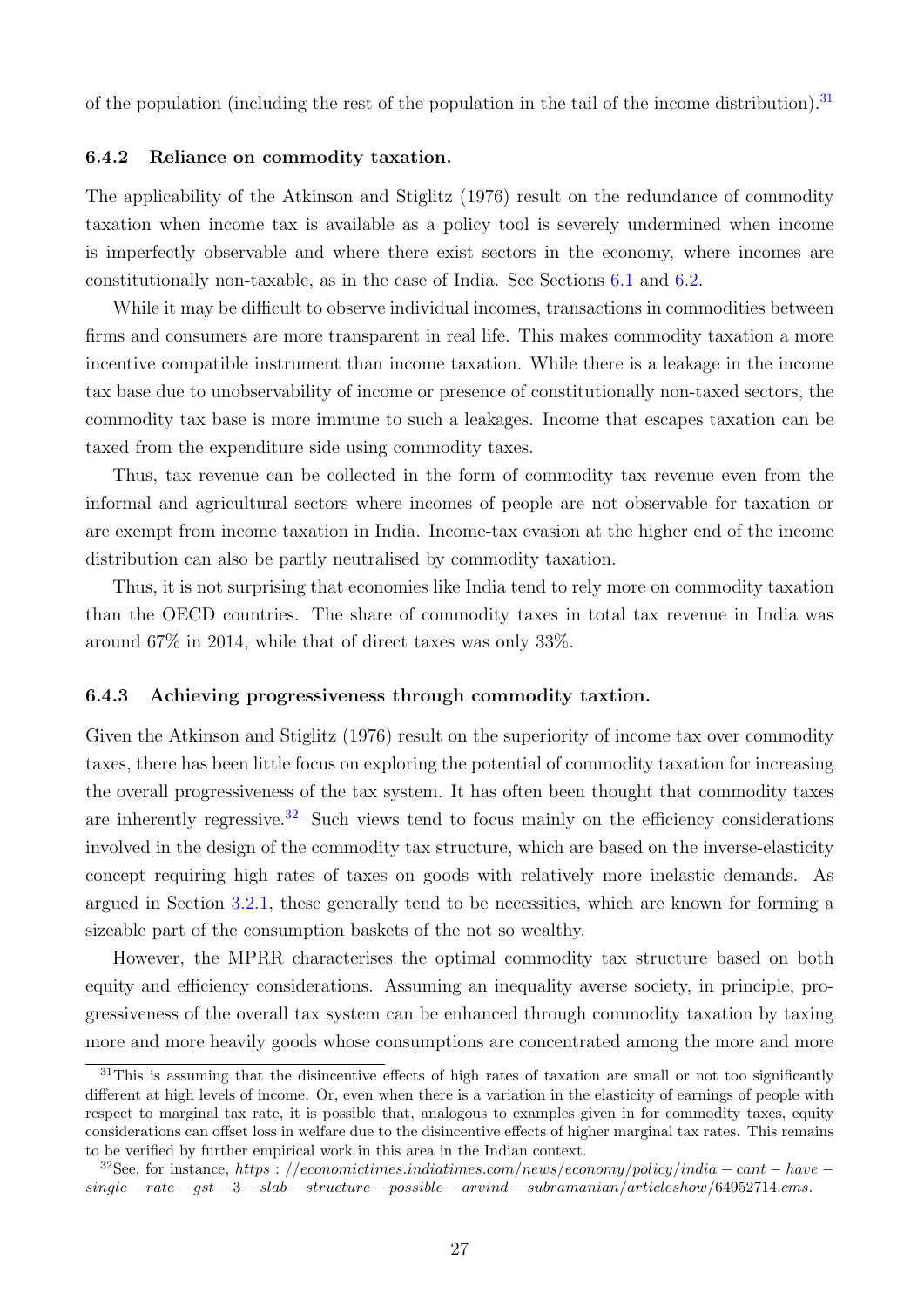affluent in the society. Since people in all sectors – formal, informal, constitutionally untaxed – incur expenditure on commodities subject to taxation, designing commodity taxes on the basis of the intuition provided by the MPRR can go a long way in ensuring that the tax burden on consumers increases with increase in income in all sectors. Thus, commodity tax structure can be designed to enhance progressiveness of the tax system.

There is a lot of debate today about both the number of tax slabs to be implemented and the corresponding levels of tax rates to be implemented under the new system of commodity taxation GST in India. When we acknowledge that commodity taxes are significant policy instruments for both redistribution and revenue generation in India (where income taxation has severe limitations), then a lot of thought has to go into designing the tax slabs and the corresponding commodity tax rates to be implemented under the new GST.

Enhancing progressiveness of the tax system through commodity taxation requires a greater degree of differentiation of commodities for taxation purposes than is seen in the more developed economies, where it is common to see a single main  $VAT$ .<sup>[33](#page-1-0)</sup> In the absence of compensatory means-tested social-benefit packages along the lines seen in the developed countries, GST in India based on a uniform or a couple of tax slabs with commodities assigned to tax slabs without a sound economic criterion will tend to be very regressive.

In particular, MPRR implies that the differentiation of commodities for commodity tax purposes needs to be based on consumption patterns: Commodities need to be categorised on the basis of the income slab(s) in the economy that are consuming them disproportionately. Luxury goods and necessities can then be defined on the basis of this categorisation. Given these categories, a revenue-neutral algorithm along the line suggested by the Murty and Ray (1989), which is based on the MPRR, can guide the policy makers on the tax rates to be implemented under the new GST. With sufficient inequality aversion in the society, this algorithm is likely to lead to a commodity tax structure that will enhance the progressiveness of the overall tax structure in India.

# 7 Conclusions.

There is a rich theoretical literature on optimal taxation, which emphasises on focusing on equity and efficiency considerations while designing optimal taxes and tax reforms. A good understanding of this literature is an important pre-requisite for designing tax policies in the real world. The relevance of these results and the way they need to be applied differ from context to context. For example, based on one such theoretical result (Atkinson and Stiglitz (1976)), non-linear income taxation has come to be regarded as a far more superior tax policy instrument than commodity taxation in countries with a comprehensive and more leak proof income tax base.

However, this will not be a suitable tax design for India. The Atkinson and Stiglitz (1976) conclusion on the redundancy of commodity taxation in the presence of non-linear income

<sup>33</sup>See Section [5.](#page-22-0)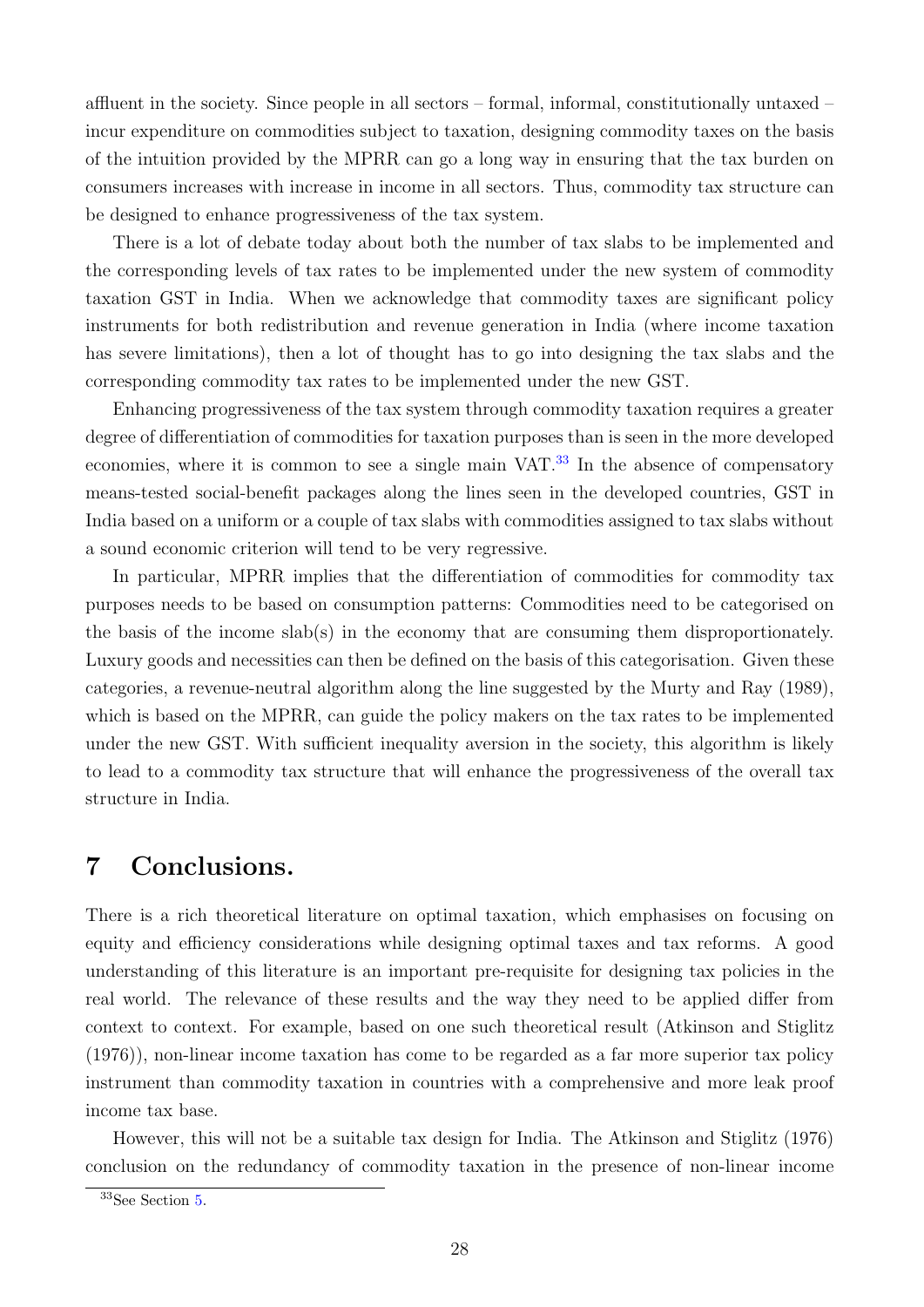taxation is not true for India where much of income escapes taxation. Hence, in the absence of income tax reforms and reforms in tax administration that increase the income tax base and in the absence of comprehensive means-tested welfare programmes for the poor and needy, the reliance on commodity taxation for meeting both revenue generation and redistributive objectives has to be greater in India. The public economic literature has results that indicate how progressiveness of the tax system can be increased through commodity taxation. Sound economic criteria based on considerations such as the consumption patterns of the rich and the poor and of people with different marginal propensities of tax expenditures combined with use of algorithms based on the many person Ramsey rule of commodity taxation need to be employed to group commodities into GST tax slabs and to determine the associated GST rates.

Two stylised facts about income taxation in India stand out. Firstly, most of the income tax revenue comes from taxing people with high incomes. Secondly, there is not much variation in the marginal tax rates faced by these people, even though there is a lot of variation in incomes at the higher end of the income distribution starting from Rs. 10 lakhs. From the theoretical results in the income tax literature, this implies that the existing income tax design gives nearly the same social welfare weight to all people with incomes above this level, who include both billionaires and salaried people with incomes close to Rs. 10 lakhs. Thus, combatting inequality and increasing governmental tax revenue in India requires also increasing significantly the progressiveness of income taxation at the higher end of the income distribution as this will be equivalent to making social preferences more inequality averse.

## References

- Ahmad, E., and N. H. Stern, "The Theory of Reform and Indian Indirect Taxes," Journal of Public Economics 2, 1984, 259-98.
- Alveredo F., L. Chancel, T. Piketty, E. Saez, and G. Zucman, World Inequality Report 2018 https : //wir2018.wid.world/
- Atkinson, A. B., and J. Stiglitz, "The Design of Tax Structure: Direct Versus Indirect Taxation," Journal of Public Economics 6, 1976, 55-75.
- Bahl, R. W., "A Regression Approach to Tax Effort and Tax Ratio Analysis", IMF Staff Papers, 18(3), 1971, 570-612.
- Brewer, M., E. Saez, and A. Shephard, "Means Testing and Tax Rates on Earnings," Chapter 2 in J. Mirrlees, S. Adam, T. Besley, R. Blundell, S. Bond, R. Chote, M. Gammie, P. Johnson, G. Myles and J. Poterba (eds) Dimensions of Tax Design: the Mirrlees Review, Oxford University Press, 2010.
- Chelliah, R. J., "Trends in Taxation in Developing Countries," IMF Staff Papers, 18(2), 1971, 254-331.
- Crawford, I., M. Keen, and S. Smith, "Value Added Tax and Excises," Chapter 4 in J. Mirrlees, S. Adam, T. Besley, R. Blundell, S. Bond, R. Chote, M. Gammie, P. Johnson, G. Myles and J. Poterba (eds) Dimensions of Tax Design: the Mirrlees Review, Oxford University Press, 2010.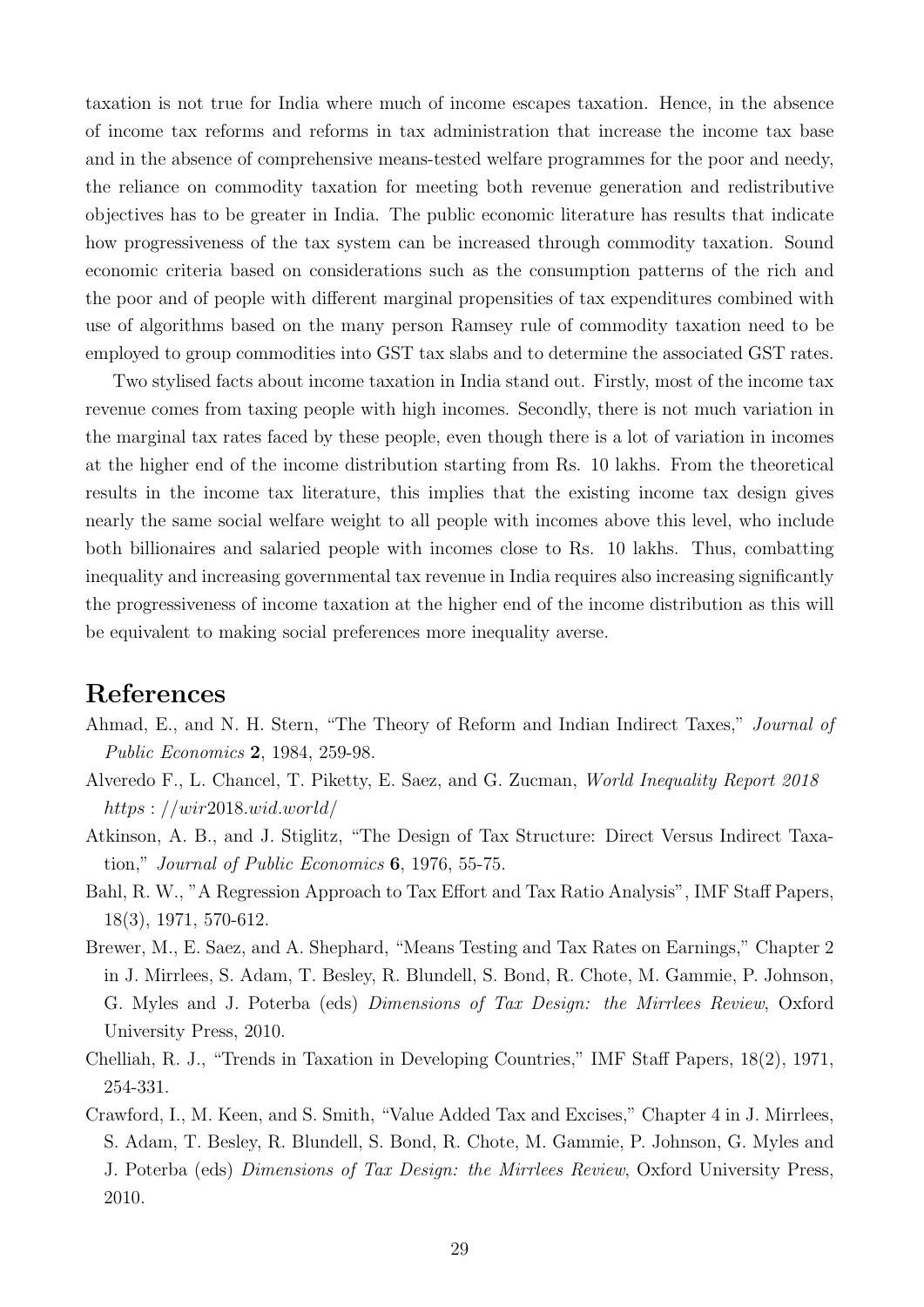- Dasgupta, P. and J. Stiglitz, "On Optimal Taxation and Public Production" The Review of Economic Studies 39, 1972, 87-103.
- Diamond, P. and J. Mirrlees (a), "Optimal Taxation and Public Production I: Production Efficiency" The American Economic Review 61, 1971, 8-27.
- Diamond, P. and J. Mirrlees (b), "Optimal Taxation and Public Production II: Tax Rules" The American Economic Review 61, 1971, 261-278.
- Feldstein, M., "On the Theory of Tax Reform," Journal of Public Economics 6, 1976, 77-104.
- Guesnerie, R., "On the Directions of Tax Reforms," Journal of Public Economics 7, 1977, 179-202.
- Guesnerie, R., A Contribution to the Pure Theory of Taxation, Cambridge, UK: Cambridge University Press, 1995.
- Hanna R. and B. A. Olken, "Universal Basic Income Versus Targeted Transfers: Anti-Poverty Programs in Developing Countries," Journal of Economic Perspective, 32, 2018, 201-226
- Keen, M. and B. Lockwood, "Is the VAT a Money Machine," National Tax Journal 59, 2006, 905-928.
- Keen, M. and B. Lockwood, "The Value Added Tax: Its Causes and Consequences," Journal of Development Economics 92, 2010, 138-151.
- Lipsey, R. G. and K. Lancaster, "The General Theory of Second Best," Review of Economic Studies 24:, 1956, 11-32.
- Mas-Colell, A., M. D. Whinston, and J. R. Green, *Microeconomic Theory*, Oxford University Press, Oxford, New York, 1995
- Mirrlees, J., "An Exploration into the Theory of Optimum Income Taxation," Review of Economic Studies 38, 1971, 175-208.
- Mirrlees, J., "Optimal Tax Theory: A Synthesis," *Journal of Public Economics* 6, 1976, 327-358.
- Mukherjee, S., "Changing Tax Capacity and Tax Effort of Indian States in the Era of High Economic 2001-2014" NIPFP Working Paper Series, Working Paper No. 196, 2017.
- Murty, M. N. and R. Ray, "A Computational Procedure for Calculating Optimal Commodity Taxes with Illustrative Evidence from Indian Budget Data," The Scandinavian Journal of Economics 91, 1989, 655-670.
- Murty, S., "Production Efficiency and Constraints on Profit Taxation and Profit Distribution in Economies with Ramsey Taxation," Social Choice and Welfare 41, 2013, 579-604.
- Myles, G. D., Public Economics, Cambridge, UK: Cambridge University Press, 1995.
- OECD, "Tax Administrations and Capacity Building: A Collective Challenge," OECD Publishing, Paris, 2016. http://dx.doi.org/10.1787/9789264256637 – en
- OXFAM India, "An Economy That Works for Women," Annual Report 2016-17
- OXFAM India, "The Bottom Line: Fighting for the Marginalized Indians," Annual Report 2017-18
- OXFAM International, "Reward Work Not Wealth," Annual Report 2018 https : //www – cdn.oxfam.org/s3fs – public/file\_attachments/bp – reward – work –